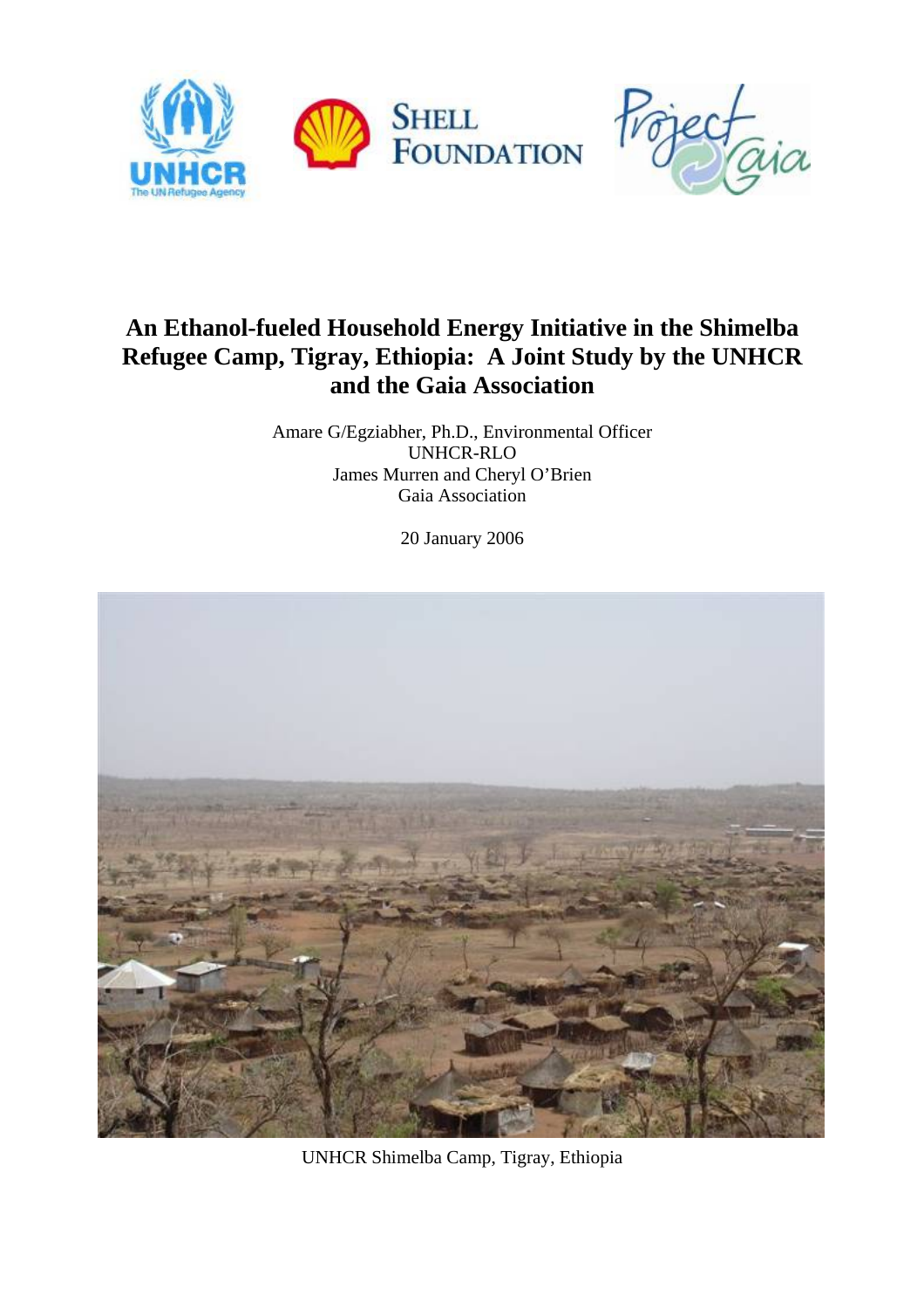### **Executive Summary**

In June 2005, Project Gaia (PG) and UNHCR embarked on a household energy initiative in the Shimelba Camp, Tigray, Ethiopia, to investigate whether the alcohol-fueled CleanCook Stove, powered with ethanol supplied by Finchaa Sugar Company, could provide a solution to the growing concerns over scarce fuelwood resources in the area of the camp, increasing resource conflict between local residents and camp residents, and poor respiratory health among refugees resulting from or aggravated by unhealthful indoor air quality from woodburning fires.

Initially, 100 ethanol-burning CleanCook (CC) stoves were placed in 100 homes of refugee families who agreed to participate in the three month pilot study. A detailed assessment of stove and fuel use prior to introduction of the CC stove was conducted, followed by weekly and bi-weekly follow-up surveys after the CC stove was introduced. After a visit to the camp in August by the monitoring team, comprised of UNHCR, Refugee Care Netherlands (ZOA) and PG staff, it was determined that the new cooking technology had been readily adopted by the test families and that the stove appeared to be meeting study objectives. Using an interview format, the monitoring team learned that the amount of fuelwood and time spent gathering fuelwood had dramatically decreased. Also, the refugees spoke of having less coughing and eye irritation when using the CC stove, compared to cooking on their traditional three-stone open fire stoves. As a result, PG and UNHCR decided to place an additional 50 stoves in the Shimelba Camp.

A return visit to the camp in December to reassess the decrease in fuelwood collection and use, as a result of the introduction of the CC stove, proved to be supportive of the findings from the August visit. Fifty household energy profiles were created from among the first 100 households, since these households had the most experience with the CC stove. The 50 energy profiles showed a reduction of at least 42% in the amount of fuelwood collected by refugees previous to the introduction of the CC stove. Time savings from less fuelwood collection resulted in women having more time to do other household chores, care for their children, enroll in literacy classes, pursue income-generating activities and other interests that enhance quality of life.

As a result of the positive outcomes of the pilot study, PG (Gaia Association) and UNHCR have embarked on a formal collaboration in 2006 to scale up ethanol stove and fuel use. A scale-up of the project to include additional stoves into another UNHCR camp, the Kebrebeyah Camp, is now underway. When the cost and logistics of ethanol supply are worked out for the Shimelba Camp, more stoves will go to this camp. Given the benefit of fuelwood savings, reduced likelihood of resource conflict, improved indoor air quality in the subject homes, and the positive reciprocal effects on refugee livelihood, the partnership between PG (Gaia Association) and UNHCR is one that should be given greater attention by the donor community, not only for the Shimelba Camp but for other UNHCR installations as well.

### **Acknowledgements**

This study has been made possible by a grant from the Shell Foundation, a registered U.K. non-profit organization, with additional support provided by the UNDP and by Dometic AB. Thanks must be given to the cooperating partners who carried out the study, including the UNHCR-RLO, Gaia Association, Refugee Care Netherlands (ZOA), the FDRE Administration for Refugee and Returnee Affairs (ARRA), the study's excellent surveyors, recruited from among the Shimelba Camp residents, and the participating camp families.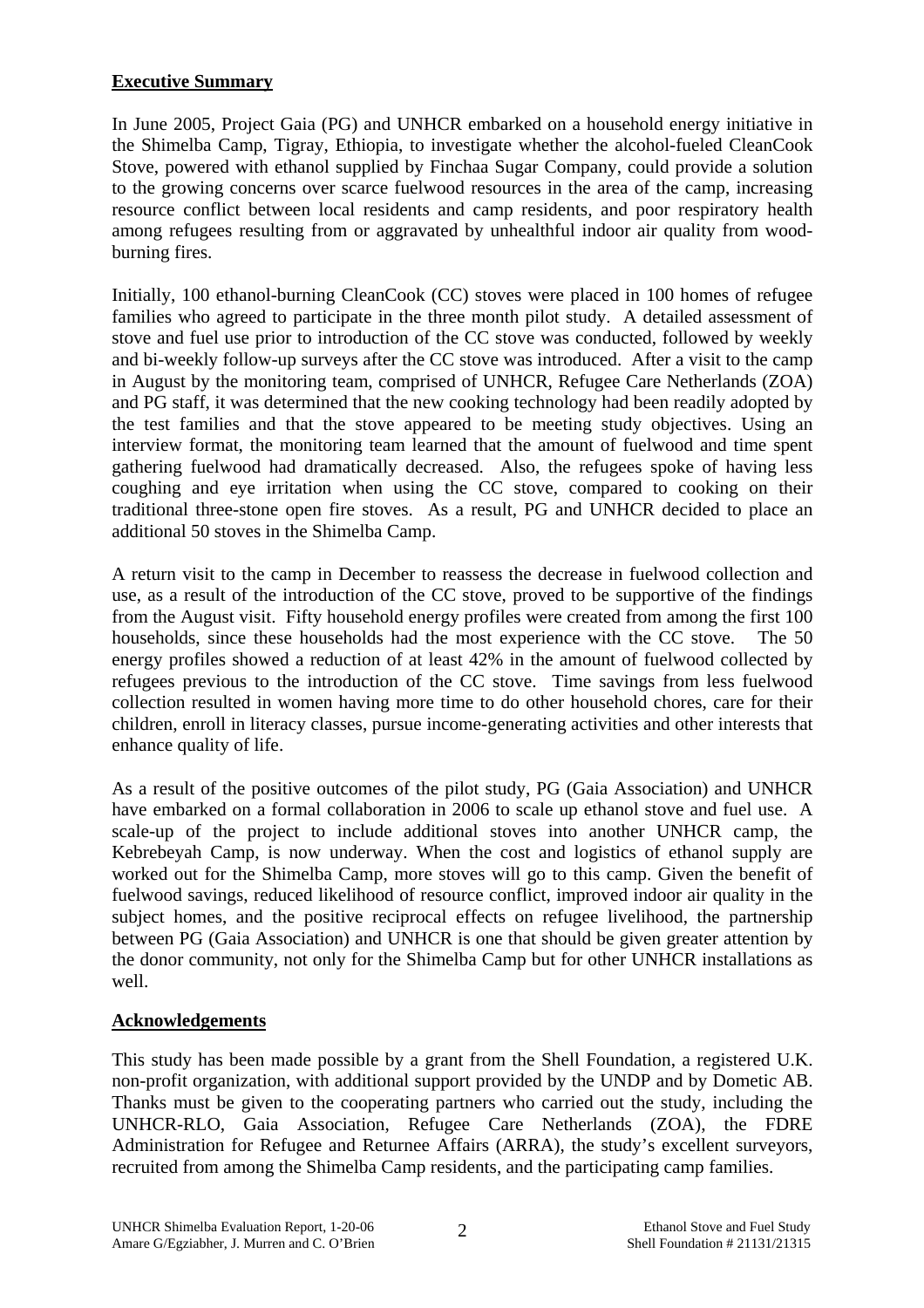# **Table of Contents**

|                                                                                 | 5 |
|---------------------------------------------------------------------------------|---|
|                                                                                 |   |
|                                                                                 |   |
|                                                                                 |   |
|                                                                                 |   |
|                                                                                 |   |
|                                                                                 |   |
|                                                                                 |   |
|                                                                                 |   |
|                                                                                 |   |
|                                                                                 |   |
|                                                                                 |   |
|                                                                                 |   |
|                                                                                 |   |
|                                                                                 |   |
|                                                                                 |   |
|                                                                                 |   |
|                                                                                 |   |
|                                                                                 |   |
|                                                                                 |   |
|                                                                                 |   |
|                                                                                 |   |
|                                                                                 |   |
|                                                                                 |   |
|                                                                                 |   |
|                                                                                 |   |
|                                                                                 |   |
| 4.3 Beneficiaries' Perspective—What Should Be Changed About the Stove? 19       |   |
|                                                                                 |   |
|                                                                                 |   |
|                                                                                 |   |
|                                                                                 |   |
|                                                                                 |   |
|                                                                                 |   |
| Annex II: Evaluation Grid for Provision of Cooking Fuels in Refugee Camps Where |   |
| Biomass is Stressed or not Available (Biomass Must Be Purchased,                |   |
|                                                                                 |   |
|                                                                                 |   |
|                                                                                 |   |
|                                                                                 |   |
|                                                                                 |   |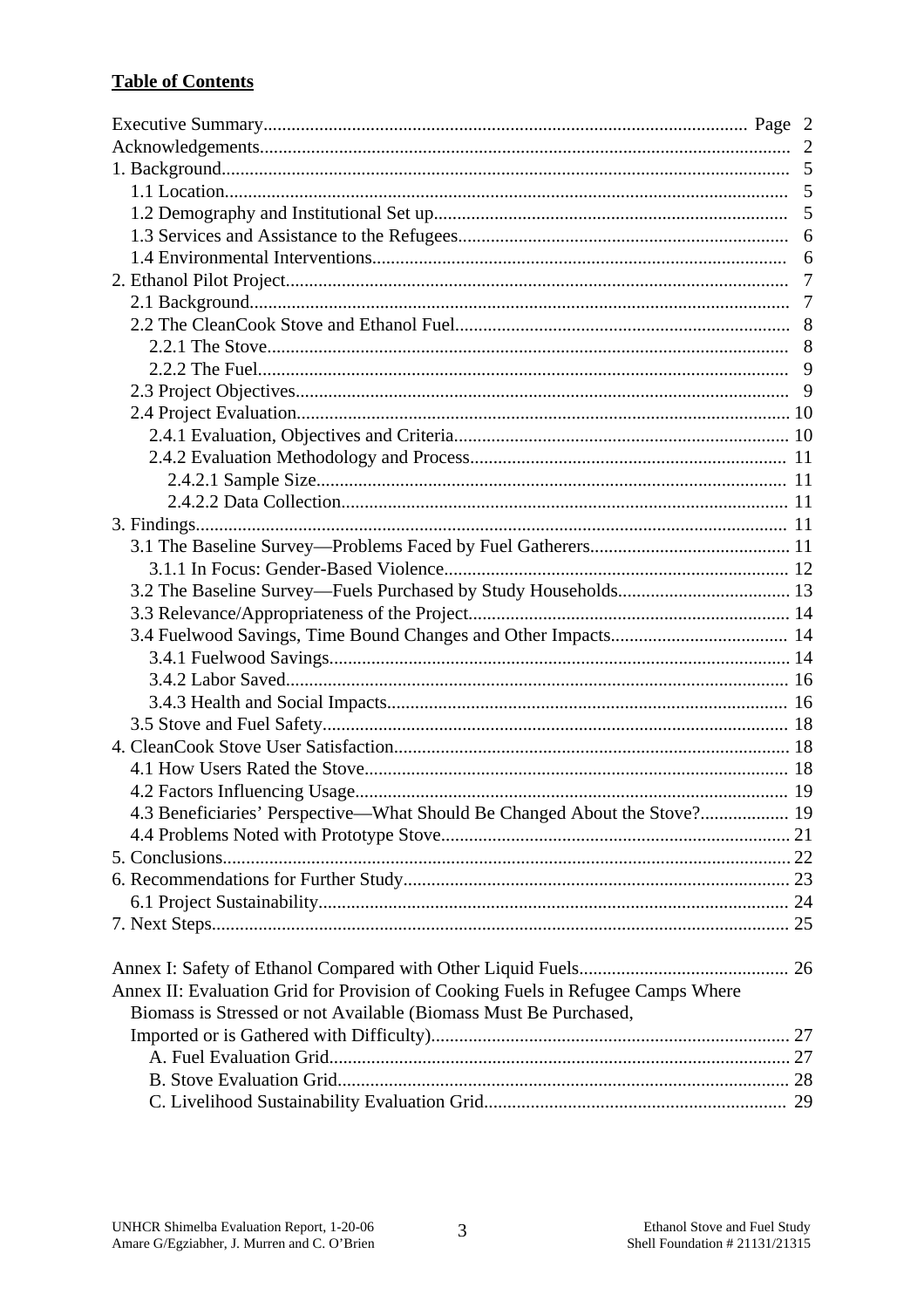# **List of Figures and Tables**

# **Tables**

| Table 2: Problems Faced by Fuel Gatherers in the UNHCR Shimelba Camp 11                                                                                     |
|-------------------------------------------------------------------------------------------------------------------------------------------------------------|
|                                                                                                                                                             |
|                                                                                                                                                             |
| Table 5: Total Weekly Fuelwood Use from Daily Measurements Across 50                                                                                        |
| Table 6: Activities Resulting From Time Saved with the CleanCook Stove and/or                                                                               |
|                                                                                                                                                             |
| <b>Figures (Photographs)</b>                                                                                                                                |
| Figure 1: Mural of Improved Stoves in Use in Shimelba Camp - The CleanCook and<br>the Improved Injera Stoves Shown on the Wall of the ZOA Resource Center 4 |
|                                                                                                                                                             |
|                                                                                                                                                             |
|                                                                                                                                                             |
|                                                                                                                                                             |
|                                                                                                                                                             |



# **Figure 1:**

**Mural of Improved Stoves in Use in Shimelba Camp – The CleanCook and the Improved Injera Stoves Shown on the Wall of the ZOA Resource Center**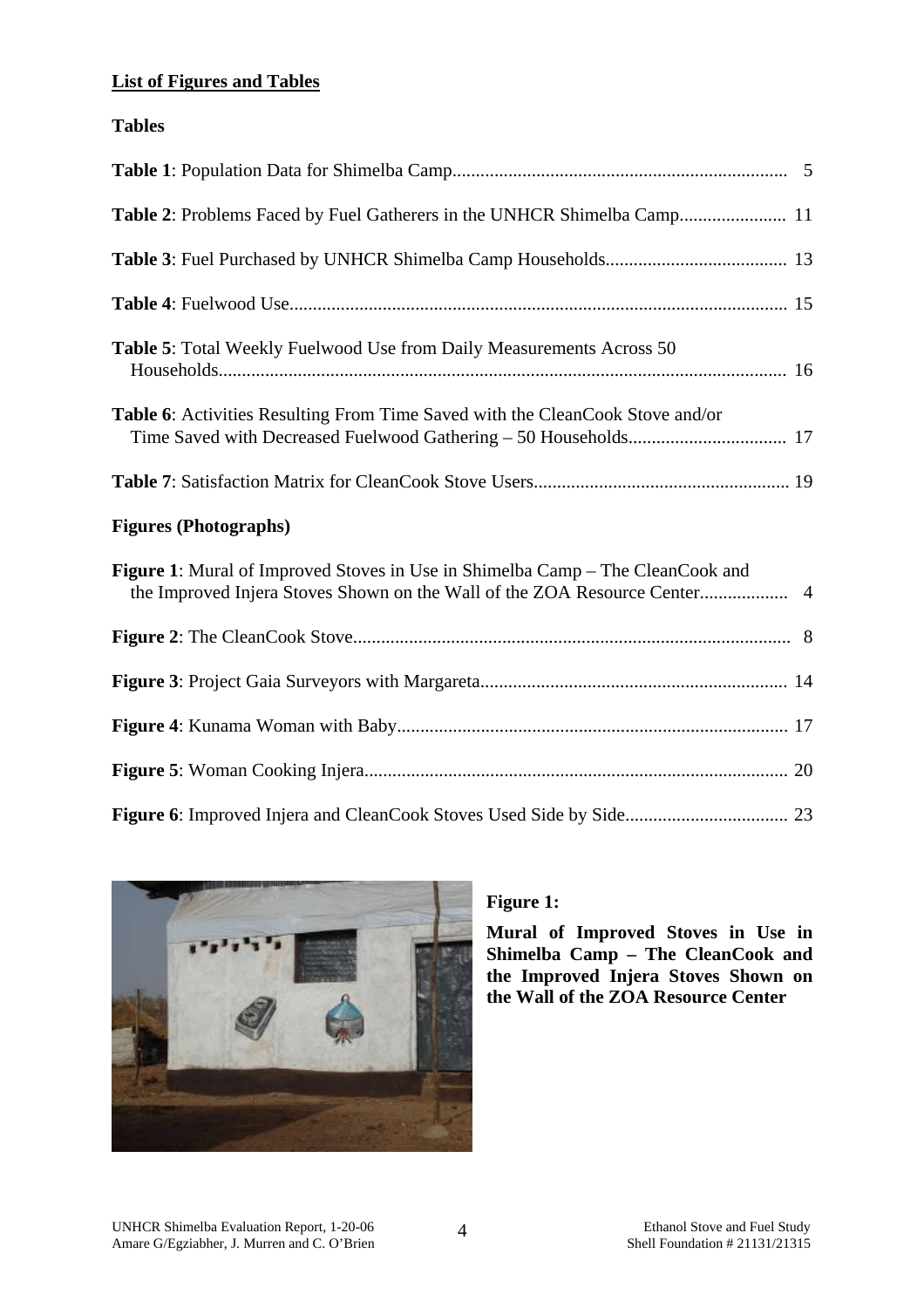### **1. Background**

# **1.1 Location**

Shimelba is located in northern Ethiopia, in Tigray Regional State (TRS). The TRS covers some 50,086 m2 across northwestern and northeastern Ethiopia. The region is widely recognized for its diverse settings and agro-ecosystems displaying a wide array of environmental problems and vulnerabilities. These are lands that are fragile and vulnerable to both natural and human generated calamities, ranging from shortage of or erratic rainfall to species and resource base depletion and degradation rendered more acute by the effects of drought.

Shimelba Camp is roughly 35 km from the UNHCR antenna office in Sheraro on the way to Setit Humera, western Tigray. The location of the camp site is isolated. The environmental conditions are difficult. The host population is generally agricultural and light in population density.

The camp is situated at 1,000 m above sea level in a patchwork of cleared land and low density dryland forest. In some directions from camp, refugees can find dead wood for fuel and building materials, usually within 3-5 km of camp, whereas in other directions they encounter depleted woodlands and arid areas, which yield little or no usable material. They must avoid local settlements and their inhabitants in order to avoid bringing trouble to themselves. A ban on the cutting of live wood is enforced by forest guards.

### **1.2 Demography and Institutional Set up**

The Eritrean refugees at Shimelba were relocated from a temporary site at Wa'ala Nhibi in May and June 2004, with the move completed on 12 June 2004. The registered population of Shimelba as of 31 December 2005 was 10,644, comprised mainly of ethnic Kunama (39.5%) and Tigrigna (57.7%), with a small minority of Saho and other groups, as summarized in Table 1. Some 72% of the refugees are male and most new arrivals are also men, meaning that the sex ratio is becoming further skewed and average household size is becoming smaller.

| <b>Ethnic group</b> | <b>Number</b> | $\frac{0}{0}$ |
|---------------------|---------------|---------------|
| Kunama              | 4,206         | 39.5          |
| Tigrigna            | 6,144         | 57.7          |
| Saho                | 187           | 1.8           |
| Others              | 107           | 1.0           |
| <b>Total:</b>       | 10,644        | 100           |

# **Table 1: Population Data for Shimelba Camp**

The Kunamas are predominantly agro-pastoralists from the lowlands of south-western Eritrea and generally crossed into Ethiopia in family groups in the aftermath of the war between Ethiopia and Eritrea, 1998-2000. The Tigrignas come mainly from Asmara and other urban centers and are typically better educated, more urbanized and accustomed to smaller households, often with some family members absent. The family size in the camp ranges from single person households (over 56%) to those comprising as many as 12 members (0.3%) making an average household size of 1.44.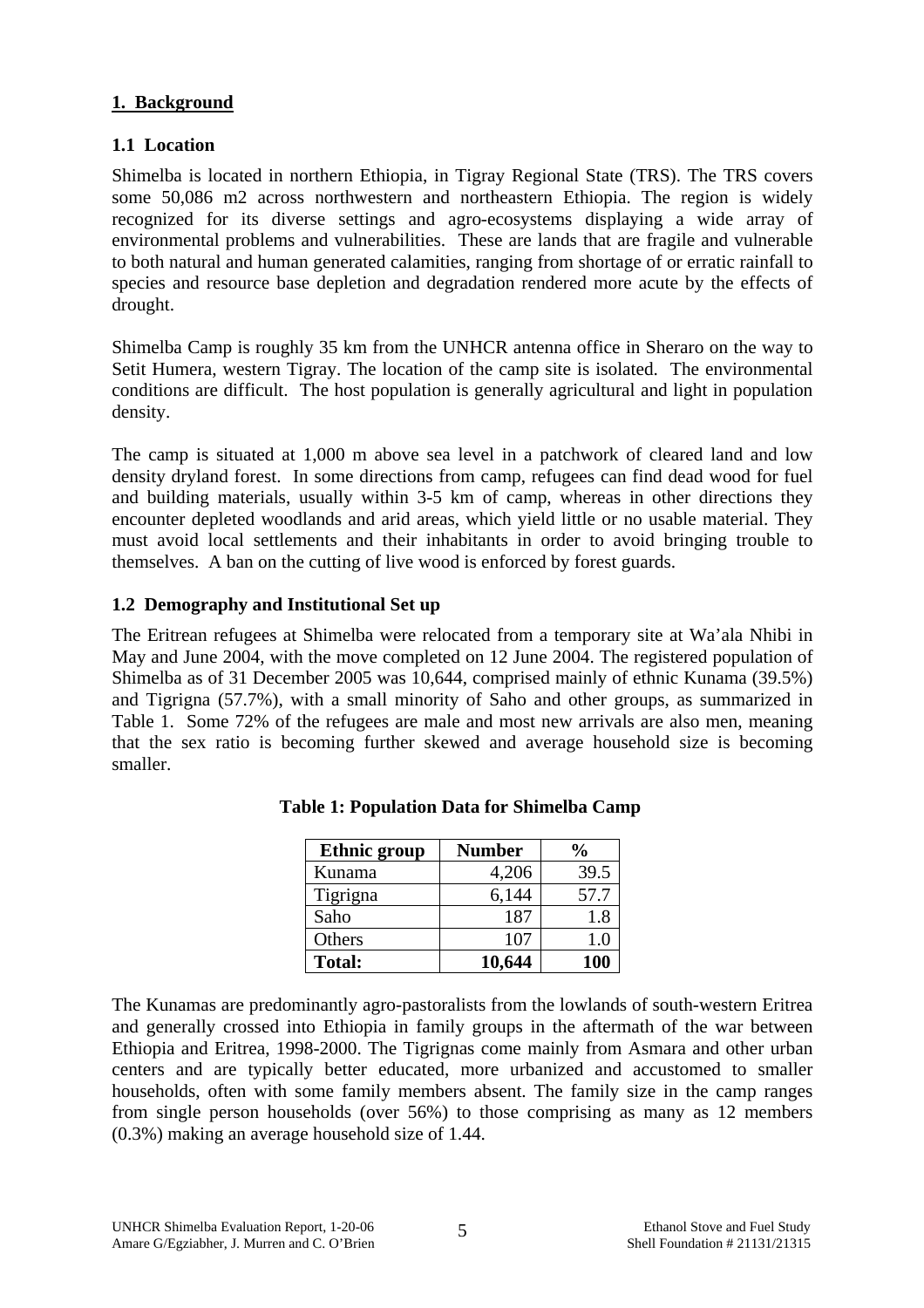The camp is receiving new arrivals at the rate of 300 to 400 individuals per month. This is for several reasons, including forced conscription, discrimination and the need or desire to join family members in the camp. Many refugees were in the Eritrean national service and some also have fled in anticipation of being forced to join the national service. Moreover, resettlement activities in Shimelba are known to Eritreans, particularly Tigrignas, who wish to leave the country. This constitutes a major draw for Eritrean Tigrignas to come to Ethiopia. There are also many persons who formally resided in Ethiopia, whether as Ethiopian or as Eritrean citizens, who were deported during the war between the two countries. Subsequent to their deportation, many of these persons returned to Ethiopia as refugees.

The population of Shimelba has now surpassed its designed capacity of 10,000 refugees. UNHCR will open a second camp with the capacity to accommodate an additional 10,000 Eritrean refugees. UNHCR Ethiopia has requested Headquarters for additional funds to develop the new site. To this end, UNHCR HQs recently approved an initial amount of USD \$540,774 to implement preparatory construction activities under Phase One of the plan for the establishment of the new camp.

Like most refugee camps in Ethiopia, Shimelba is under the broad control of UNHCR, which takes the responsibility of running the camp through its 'Antenna Office' in Sheraro in partnership with the Administration for Refugee and Returnee Affairs (ARRA), the Ethiopian Government's official refugee agency. Although they function in different roles and capacities, both the UNHCR and ARRA are entrusted to play key roles in sustaining Ethiopia's refugee communities, well beyond day-to-day issues and the provision of basic necessities and the few amenities that can be provided.

It is worth noting that ARRA plays pivotal roles not only as the legal entity representing the government in all issues that relate to the camps but also as an implementing and coordinating agency. Other implementing partners include: The International Rescue Committee (IRC), which operates water and sanitation, education and community services, Refugee Care Netherlands (ZOA), which is responsible for the environment education sector and the Bureau of Agriculture & Natural Resources (BoANR), an Ethiopian government agency that operates environmental management programs in Shimelba with UNHCR funding. Another implementing partner, Gaia Association Ethiopia, is promoting the CleanCook stove and ethanol for cooking.

# **1.3 Services and Assistance to the Refugees**

Food distribution is one of the major components of services. The refugees receive food at regular intervals (once a month) as part of the standard "care and maintenance assistance" package. Medical services, education and potable water are included in the package of basic services provided to the refugee community. Ensuring access to potable water is one of the commitments the UNHCR and its partners have been striving to meet along with basic health services.

# **1.4 Environmental Interventions**

As soon as the camp was established in May 2004, UNHCR began supporting a program of environmental interventions in the camp through the government's Bureau of Agriculture and Natural Resources (BoANR) and Refugee Care Netherlands (ZOA).

BoANR is responsible for the production and dissemination of fuel-efficient traditional fuel (solid biomass) stoves, nursery development and tree planting as well as construction of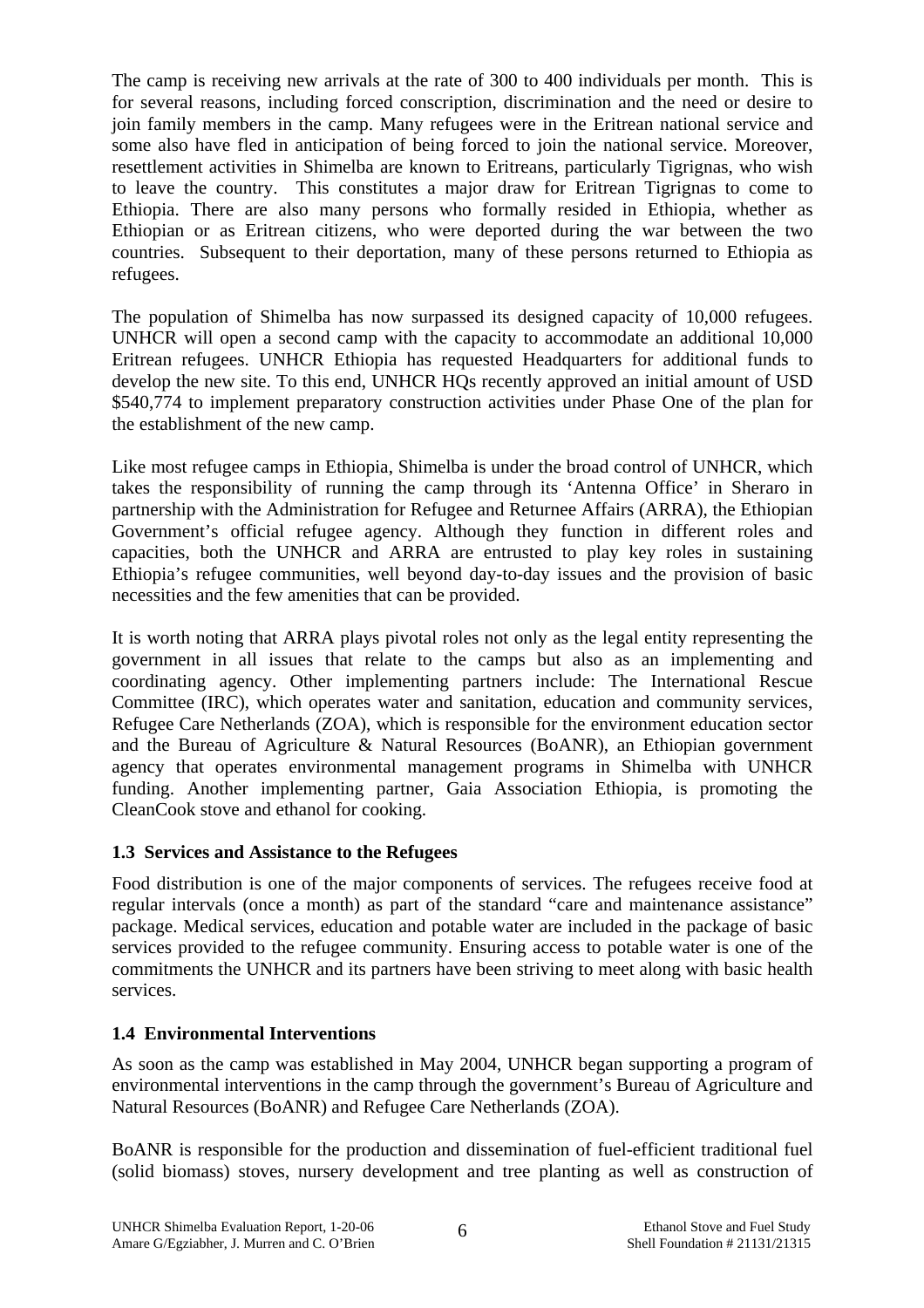terraces and checkdams to contain soil erosion. BoANR is promoting two improved biomass stoves, the stand-alone injera stove and a multi-pot stove that incorporates two large hearths for injera and kita, plus a smaller hearth for sauces and relishes. The stand alone injera stove has been provided by GTZ with funding assistance from the Shell Foundation.

UNHCR is also examining alternative energy options that avoid reliance on solid biomass. The first is liquid ethanol fuel and an accompanying 2-pot "CleanCook" stove, a rugged, durable metal stove, of which 150 units were introduced at Shimelba on pilot basis beginning in June of 2005. The funding for the pilot testing of this stove was provided by a grant from the Shell Foundation. This paper presents the results of that pilot testing.

Another cooking alternative that has been explored was solar energy. Thirty box-type solar cookers have been introduced at Shimelba on a trial basis. The concept of cooking using the power of the sun, which is a free and unlimited energy source, is clearly very appealing. However the study demonstrated that cooker performance has not matched promoters' claims and changes required to traditional cooking practices have been so significant that few refugees have been willing to adopt solar technology, even as a supplementary cooking option. UNHCR concluded that the promotion of solar cookers at Shimelba was unlikely to serve for the purpose intended.

In addition to energy conservation, tree planting and improved stoves and fuel, another environmental intervention has been the promotion of mud blocks for construction as an alternative to wood. Block making is a desirable activity from many perspectives, including environmental protection, income-generation and refugee quality of life.

The final environmental intervention is awareness-raising. Refugee Care Netherlands reached over 7,000 people by the end of 2005 with better awareness of environmental issues and ways to minimize degradation. An Environmental Task Force has been set up comprising UNHCR, government, locals and refugees. Within the camp, environmental training sessions were organized to raise awareness and introduce ideas for rational resource use. A "Roots and Shoots" club has been established to reinforce environmental, community-based awareness raising efforts. A baseline survey of environmental knowledge was carried out with UNESCO-PEER and followed up with the distribution of 2,000 copies of an environmental magazine.

# **2. Ethanol Pilot Project**

# **2.1 Background**

Project Gaia (PG) has been carrying out an 850 ethanol-fueled stove pilot study throughout Ethiopia for over a year and half. PG is a technical working group comprising Dometic AB, the Stokes Group, Makobu Enterprises PLC, the Shell Foundation and others, the purpose of which is to test the feasibility of alcohol fuels for household use in Ethiopia. Thus far, CleanCook (CC) stoves have been placed in homes across all incomes in 10 of 10 sub-cities of Addis Ababa, in UNHCR's Shimelba and Kebrebeyah camps, in the town of Denan in Somali Regional State, and in various institutional settings in Addis Ababa including the Missionaries of Charity Home for Orphan Children with HIV/AIDS. The state-owned FINCHAA Sugar Company has been the sole supplier of ethanol to the project, providing a locally procured, clean and potentially economical household fuel to the stove users.

In June 2005, Project Gaia and UNHCR placed 100 ethanol-fueled CC stoves in the Shimelba camp. The parties desired to ascertain whether this new cooking technology, if made available to the refugees, would positively address the myriad impacts of fuelwood gathering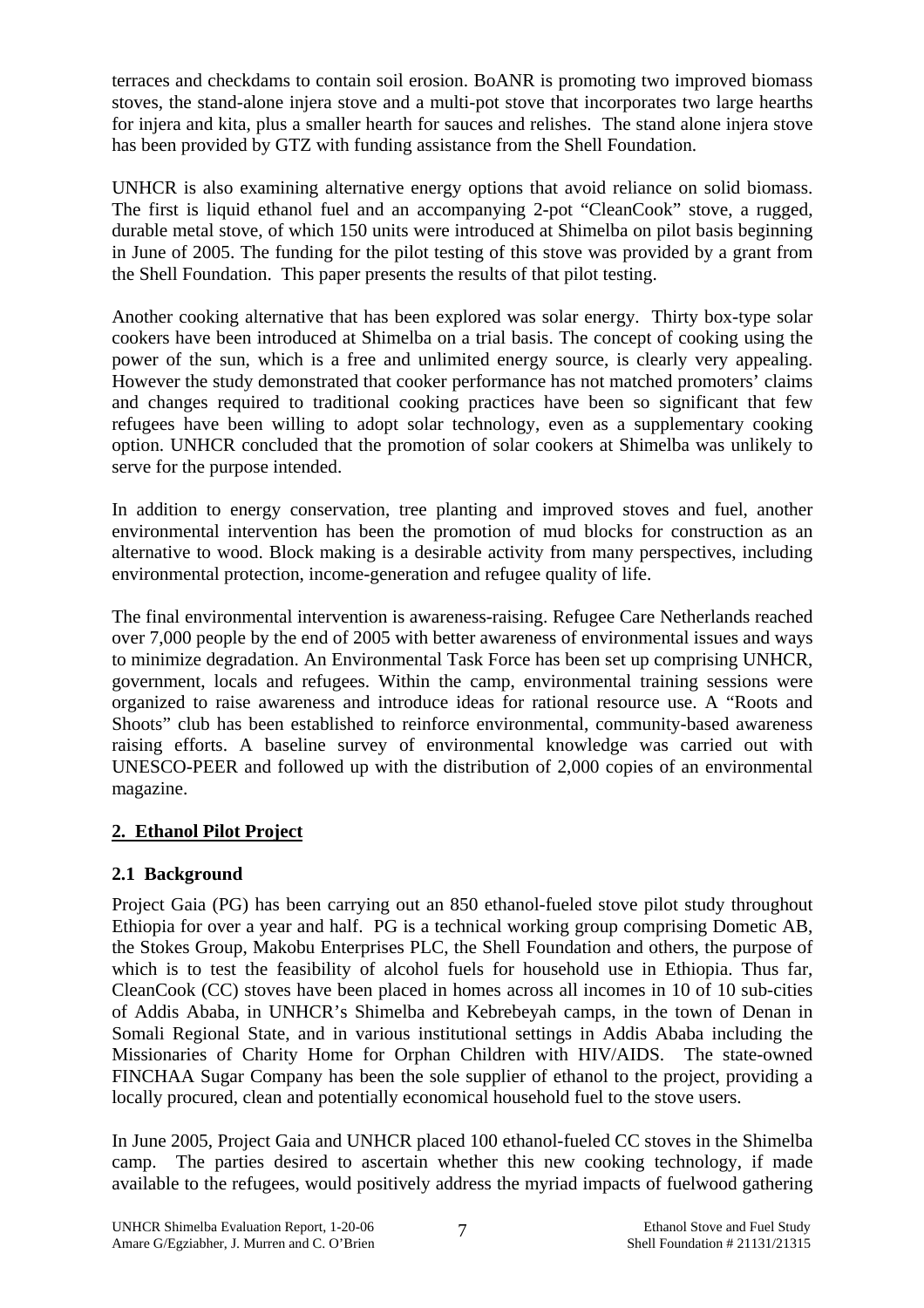and use on the lives of the refugees, and also address the environmental impact on the lands and fragile forest ecosystem surrounding the camp. Of particular interest to the Shell Foundation is the health impact of cooking with wood, e.g. poor indoor/outdoor air quality from smoky fires that has been shown by numerous studies to contribute to a variety of health problems, including respiratory disease, asthma and eye infections. Associated with this are the risks of accidental and intentional injury to fuelwood gatherers as a result of the heavy labor of gathering wood and conflict with local residents who seek to prevent or discourage the camp residents from gathering wood. These health risks represent a potential significant hidden cost that camp residents must bear and that also must be borne by the camp managers, who provide health services to the residents. Another hidden cost to the camp managers arises from the exacerbated relations between camp residents and locals created by the conflict over the gathering of wood.

In August 2005, 50 additional stoves were added to the study in Shimelba Camp and 150 stoves were placed in homes in the Kebrebeyah Camp. In October of 2005, Project Gaia Research Studies incorporated as an Ethiopian non-profit organization, the "Gaia Association," in anticipation of bringing additional stoves to the Shimelba and the Kebrebeyah Camps in 2006, as a UNHCR implementing partner.

### **2.2 The CleanCook Stove and Ethanol Fuel**

### **2.2.1 The Stove**

The CleanCook stove, a prototype developed for this study, is adapted from the leading alcohol stove commercially available in Europe, North America and elsewhere. It is durable, constructed of stainless steel. As a result of this study it may undergo further adaptation.

The prototype has two burners, each of which provides 1.5 to 2 kW of heat output, similar to a LP gas burner. The stove has an efficiency rating of 61%. Each burner has its own fuel canister, which holds 1.2 liters of fuel, sufficient for 4 ½ hours of cooking. Thus, 9 hours of



**Figure 2: The CleanCook Stove** 

cooking is provided with one filling of the stove.

The stove has been designed for safety and performance. Its fuel canisters are non-pressurized. When ethanol is poured into the canister, it is adsorbed and clings to the surface of a ceramic fiber inside the canister. This unique storage system permits the liquid fuel to be retained in a leak-proof, spill-proof manner. The ethanol moves by capillary action to an

opening at the top of the canister and evaporates into a combustion chimney below the burner. When the burner is lit, heating the chimney, the ethanol evaporates steadily, as if under pressure. Although a liquid, the ethanol is actually burning as a gas.

The burner chimney mixes the ethanol with the correct amount of air as it evaporates from the canister, producing a hot, stable flame. The burner flame is adjustable, allowing the user to economize on fuel. The flame regulator is the only moving part on the CleanCook stove and is sturdily built.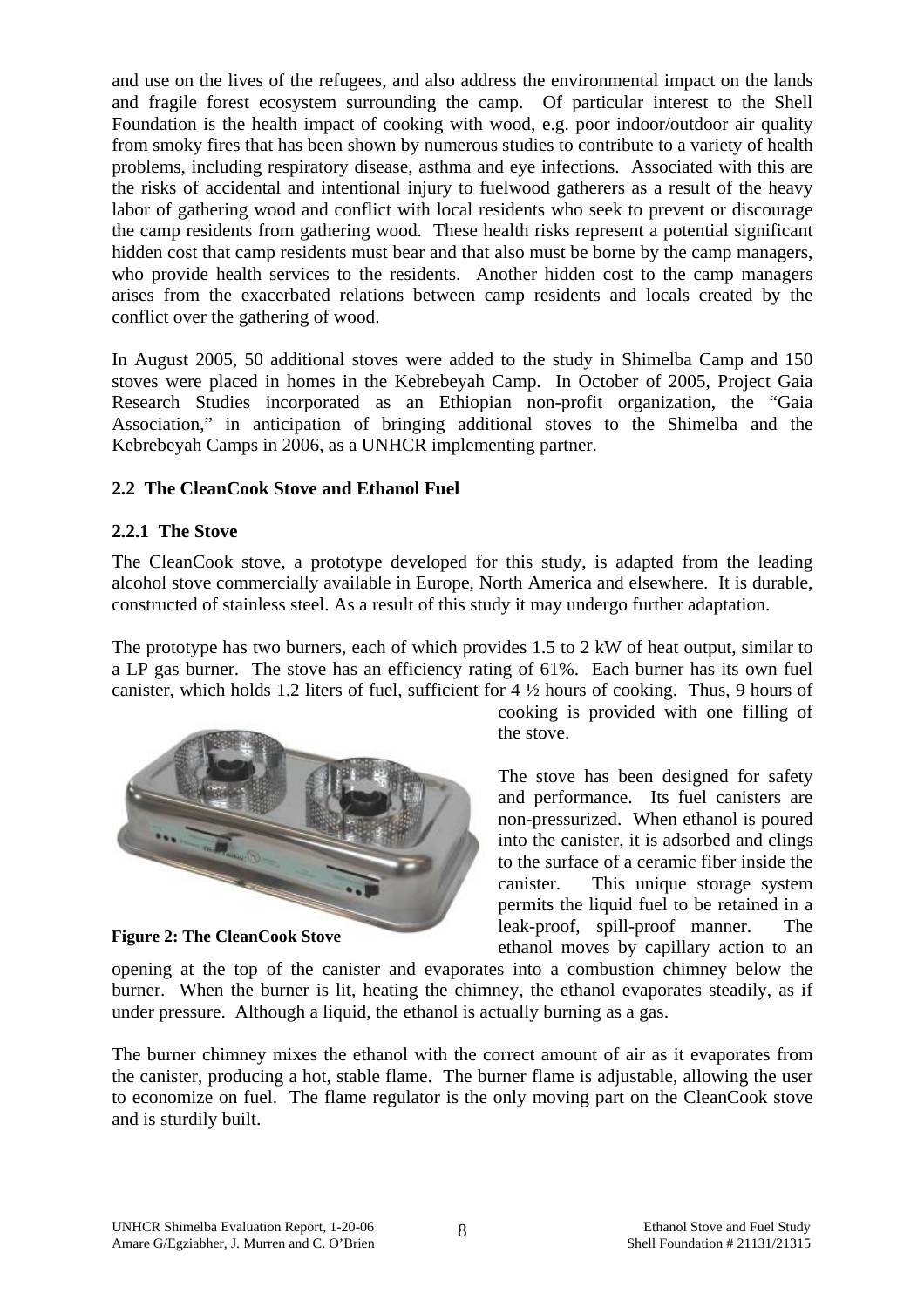### **2.2.2 The Fuel**

Ethanol fuel burns with a smokeless, odorless blue flame. Ethanol has excellent safety properties. These may be evaluated with regard to toxicity, flammability or fire hazard, environmental impacts and cleanliness of combustion. The following information is available from a variety of sources, including the Materials Safety Data Sheet (MSDS) for ethanol, UNDP World Energy Assessment, USEPA publications and Perry's Handbook of Chemistry.

Toxicity: Ethanol can be effectively denatured with a colorant and a bittering (tasting) agent to render it unpalatable for ingestion. The ethanol was not denatured for the pilot study; however, it is recommended that it be denatured once scale-up of the stove program begins. Ethanol is generally not considered toxic except at higher doses. The threshold limit value (TLV) for prolonged exposure to ethanol vapors has been set at 1000 ppm by U.S. and European regulatory agencies, while the corresponding TLVs for gasoline and kerosene are 300 and about 20 ppm respectively. Contact with the skin is not considered a risk.

Flammability and Fire Hazard: Accidental fires may occur when flammable vapor increases to concentration (Lower Flammability Limit or LFL) at which ignition will occur. A higher value for LFL is considered safer. Ethanol has an LFL value of 3.3% in air at room temperature while kerosene has an LFL of 1.7% and gasoline of 1.4%. Auto ignition temperature for ethanol is much higher than for kerosene and gasoline. Ethanol vapors are light and disperse quickly. These factors make the explosion hazard for ethanol much less than for gasoline and kerosene.

The severity of a kerosene fire is much greater than an ethanol fire. The kerosene fire radiates intense heat, while an alcohol fire burning in an open environment takes on excess air and burns "lazily" with diminished heat. Alcohol fires are extinguished with water while kerosene fires are spread with water.

Environmental Hazards: Ethanol mixes readily with water and quickly degrades in the environment. Hydrocarbon fuels do not mix with water and do not degrade rapidly. Studies indicate that ethanol is non-toxic to a variety of aquatic plants and animals tested, while gasoline and kerosene are very toxic (USEPA).

Products of Combustion/Air Quality: The long list of products of combustion of wood and kerosene include smoke and soot (particulate matter), benzene, butadiene, formaldehyde, carbon monoxide, polycyclic aromatic hydrocarbons, dioxins, furans, etc (Kirk Smith, UNDP World Energy Assessment). The primary products of combustion of ethanol are carbon dioxide and water vapor.

# **2.3 Project Objectives**

Firewood is the most familiar fuel to refugees in Ethiopia. They have well-adapted cooking systems based upon firewood and their pots, stoves and food preparation techniques are designed around this fuel. However, most of the refugees still use the traditional 3-stone fire with thermal efficiencies of below 10%, which requires a large quantity of firewood.

Meeting energy requirements for cooking is an important part of every refugee family's daily burden and lack of firewood is causing serious problems in most of the refugee camps in Ethiopia. Refugees either have to sell part of their ration to meet their firewood/charcoal needs or they must place themselves at personal risk in trying to gather the firewood, since fuel harvesting has become a source of conflict with local people.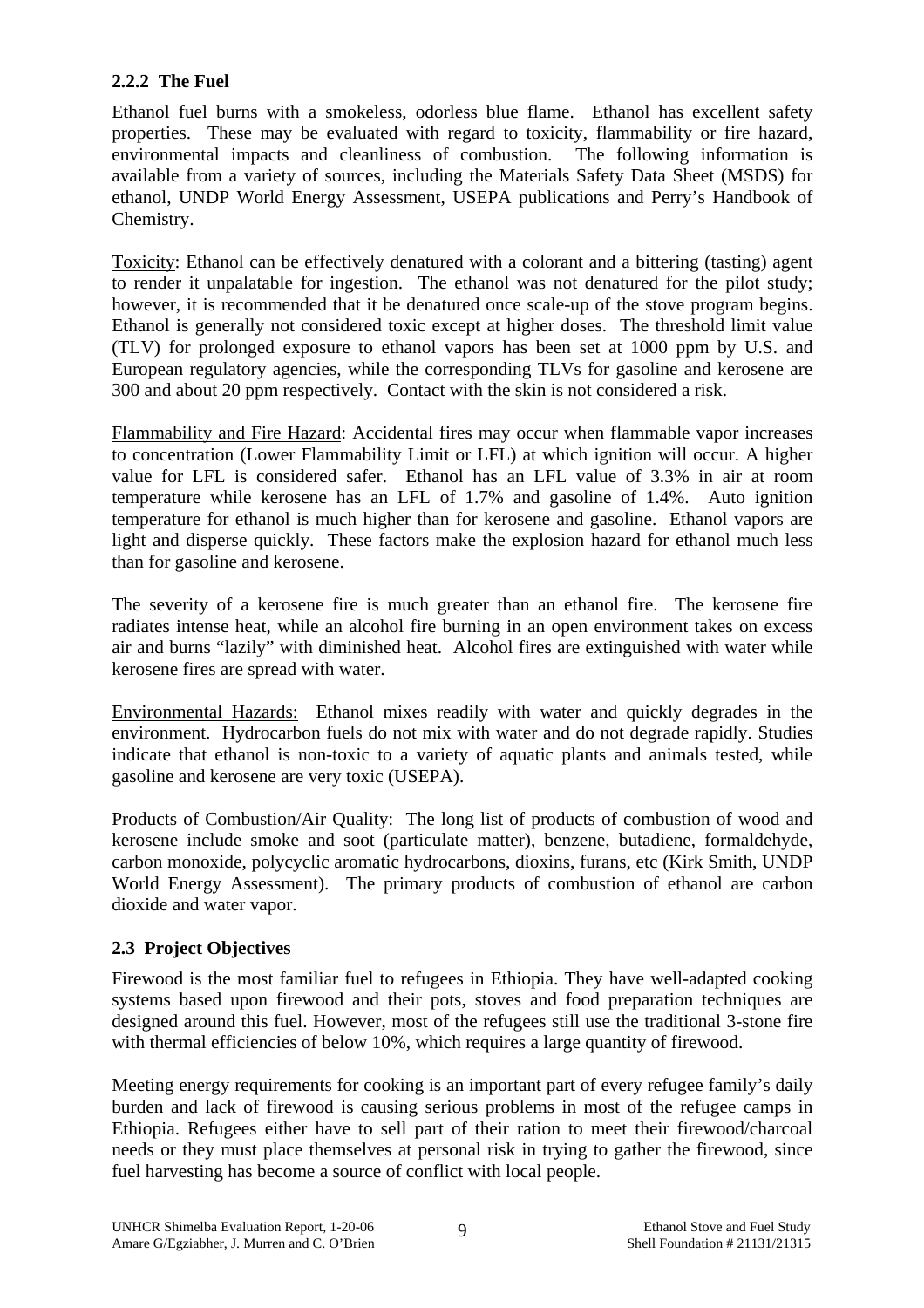Women and children are the first victims because they do most of the firewood collection. Often they have to walk 5-10 km or more in the hot sun to gather enough wood. This is challenging, laborious and dangerous work. It is commonplace to fall under a heavy burden carried over a rough terrain. Thus accidental injury is commonplace. But often the injuries are purposeful. Women and children are frequently harmed by local people or by policing authorities while out gathering wood.

Not to be overlooked is the health damage caused particularly to women and children by the smoke from cooking fires, which contains not only very fine soot particles but also toxic chemicals. As women and girls do most of the cooking and as young children are usually with their mothers during this task, it is the women and children who receive the greatest exposure to the harmful soot and gases produced by cooking fires.

UNHCR seeks to introduce new technologies that reduce current demand for firewood through improved end-use efficiency. The key strategy has been to expand the dissemination of more fuel-efficient stoves to refugee families. These end-use interventions have been supplemented by planting fast growing trees, some of which produce firewood after 3 to 5 years. Along with improved stoves, in recent years UNHCR and its partners have been promoting a range of simple energy conservation practices and alternative energy sources for cooking.

Towards alternative energy, in 2005, UNHCR established a partnership with Project Gaia to pilot test the ethanol-powered Clean Cook stove in refugee settings. To this end, some 300 stoves were placed in Kebrebeyah and Shimelba refugee camps.

The main objective was to test whether these stoves could be a viable cooking options in refugee situations and, if so, how best to adopt them to provide the maximum amount of benefits to the users. The specific objectives of the project as set out by Project Gaia and UNHCR include:

- o Reducing firewood consumption and the associated labor for individual families;
- o Reducing firewood-collection-related exposure to rape and other gender based violence that especially affects women and children;
- o Reducing health hazards arising from poor quality fuels;
- o Helping to encourage production of CleanCook stoves in Ethiopia in collaboration with a local manufacturer or to take other steps to assure access to an appropriate stove.

# **2.4 Project Evaluation**

As with any new idea that moves to the application stage, it is necessary to assess its failures and successes over time to determine its plausibility beyond being that of a concept. Project Gaia with UNHCR has carefully crafted an evaluative process that measures such things as fuels usage before and during CC stove use, family size, user satisfaction, willingness to pay per liter of ethanol, cooking habits and times and user safety, among numerous other criteria.

# **2.4.1 Evaluations, Objectives and Criteria**

A Baseline Survey is conducted in the selected study households prior to the introduction of the CC stove, the purpose of which is to assess current cooking practices, equipment and costs. After the stove is placed in the home, PG surveyors go into the home at least once a week to record cooking habits, experience with stove and fuel and the amount of ethanol fuel used in the week. Additionally, a more involved survey is carried out every two weeks. The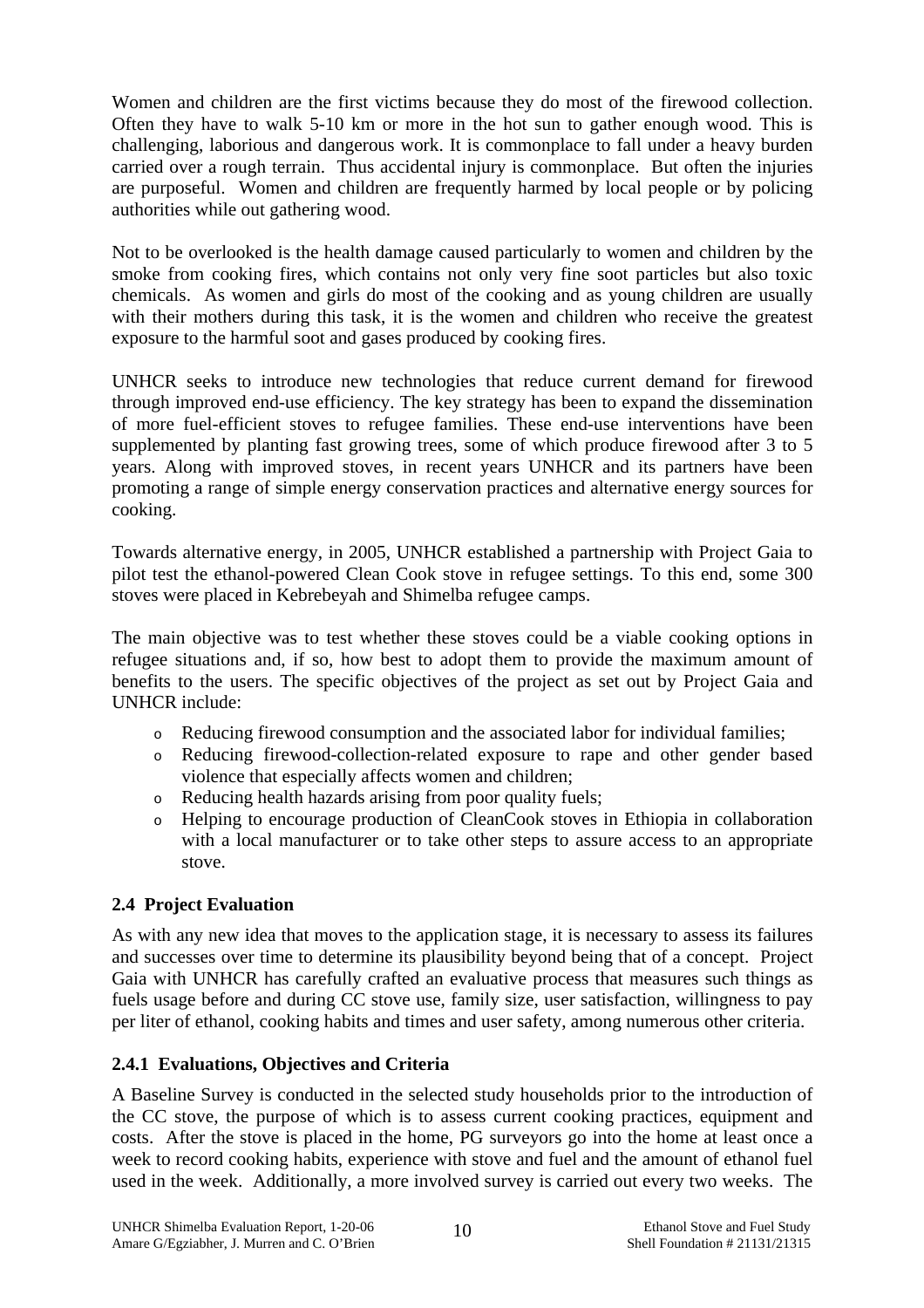purpose of the Bi-weekly Survey is to investigate the comparative practices of cooking with ethanol and with other fuels while the CC stove is in the home, and the extent of the reliance on the CC stove.

### **2.4.2 Evaluation Methodology and Process**

### **2.4.2.1 Sample size**

Ninety-nine of 150 households were selected to participate in the complete study. The ethnic composition of the households is: 58 Tigrigna, 38 Kunama, and 3 Saho. The selection of the households was based on the following criteria: mud block houses, households' participation in the seed planting activities, and ethnic composition of the camp.

### **2.4.2.2 Data Collection**

To assess CC stove use and its effect on the lives of the refugees, Project Gaia and UNHCR used a qualitative and quantitative approach for the study. In addition to the Baseline Survey, Weekly and Bi-weekly surveys were carried out in accordance with study guidelines. Narratives were collected from 16 households in August 2005 and a specific Household Energy Survey was conducted in December 2005. Also, 50 Household Energy Profiles were compiled in December 2005. A group discussion with study households was facilitated by UNHCR during the December 2005 visit.

### **3. Findings**

### **3.1 The Baseline Survey—Problems Faced by Fuel Gatherers**

According to the baseline survey, 52% of the study households primarily rely on gathered fuelwood for cooking. Other fuels gathered by households are: charcoal, sawdust, roots, eucalyptus leaves, and agri-residue. When asked about the problems they face when gathering fuel, these fuel gathering households gave the following responses:



### **Table 2: Problems Faced by Fuel Gatherers in the UNHCR Shimelba Camp**

Scarcity of Fuel: The main concern of fuel gathering households is scarcity of fuel, which requires families to walk farther and farther for wood and other biomass fuels, thus increasing tensions with the local community, increasing safety risks, and creating larger time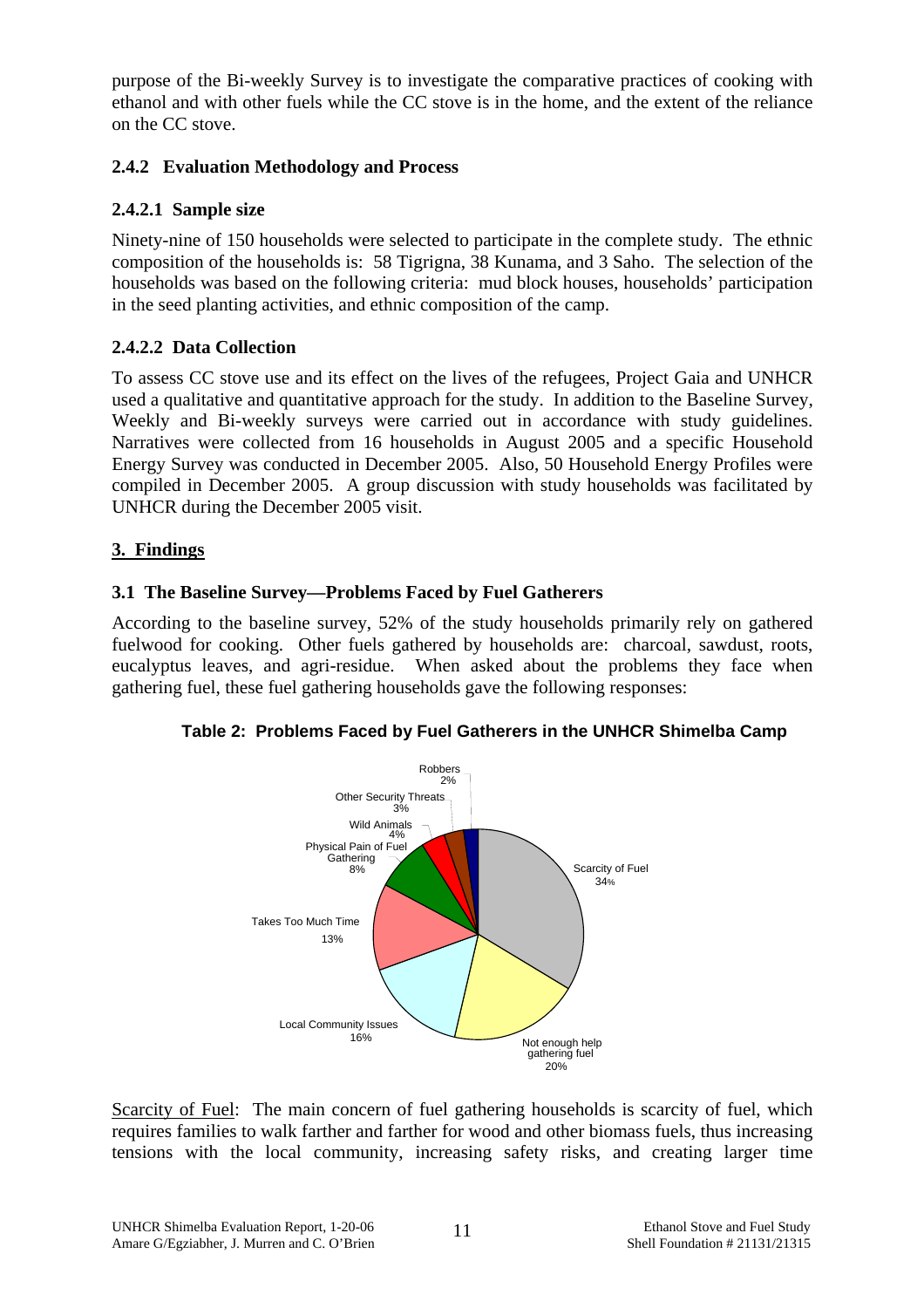constraints for the families themselves. The CC stove reduces the need for refugees to gather fuel from the local community and reduces demand on the scarce resource.

Not Having Enough Help: The problem of not having enough help raises concerns that children will become more necessary to help gather fuel, thereby taking them away from educational or social development activities, as well as placing them at risk of physical injury due to carrying heavy bundles and walking long distances, or of assault, particularly if it is an unaccompanied girl who goes out to gather wood.

Local Community Issues: Reports of conflict with the local community over access to wood, whether induced by resource scarcity or ethnic relations, have been widely reported at Shimelba and this concern seems to be the source of the most anxiety and fear in the daily lives of those interviewed, as was evident in their emotions when talking about it, especially for the Kunama women fuel gatherers. While the CC stove does not eliminate all fuelwood gathering, as a wood-fired stove is preferred for baking injera, the CC stove does alleviate some of the fear and anxiety felt by the refugees because they are not collecting wood as often during the week. Consequently, the use of the CC stove is assisting in reducing the incidents of conflict between the local community and the refugees.

Takes Too Much Time: Fuel gathering takes a great deal of time. As fuelwood and brushy biomass become scarcer, households have to travel farther and take more time to gather fuel. This time could be better spent on income-generating activities, education and child care.

# *3.1.1**In Focus: Gender-Based Violence*

"*While refugee situations present problems of safety to all refugees, women and their dependents are particularly vulnerable. Their physical security is at risk both during flight and after they have found refuge . . . During flight, refugee women and girls have been victimized by pirates, border guards, army and resistance units, male refugees, and others with whom they come in contact . . . Violence against women and girls does not necessarily abate when refugee women reach an asylum country . . . Unaccompanied women and adolescent girls are particularly at risk of such sexual and physical abuse" (UNHCR, Section III, points 30, 31, 33).* 

In December 2005, staff conducted a follow-up survey with 50 of the initial 99 study households and the following threats were cited as problems when gathering wood: 14 cited robbers, 4 cited forced payments, 1 cited forced sexual favors, and 6 cited sexual assault. Security threats cited as 'Other' in the initial survey may, therefore, include the threat of rape, which has been a recognized problem in some refugee camps in the world and is underreported in every society. The threat of such violence to refugee women, who hold the primary responsibility of fuel gathering, is well-documented. "Refugee situations are beset by gender-based violence…" (USAID 22).

In comparison with the obvious problem of fuel scarcity, the psychological fear of security threats and bodily harm may be significantly underreported even though the fuel gatherers questioned may have been harassed or sexually assaulted. A woman who has been raped/harassed at any point during flight or during her stay in a camp may suffer from Post Traumatic Stress Disorder (PTSD). Because she would feel vulnerable when gathering fuel, and this could trigger PTSD episodes. Acute fears endured on a daily basis can cause psychosomatic symptoms, such as pelvic pain, headaches, and chest pain.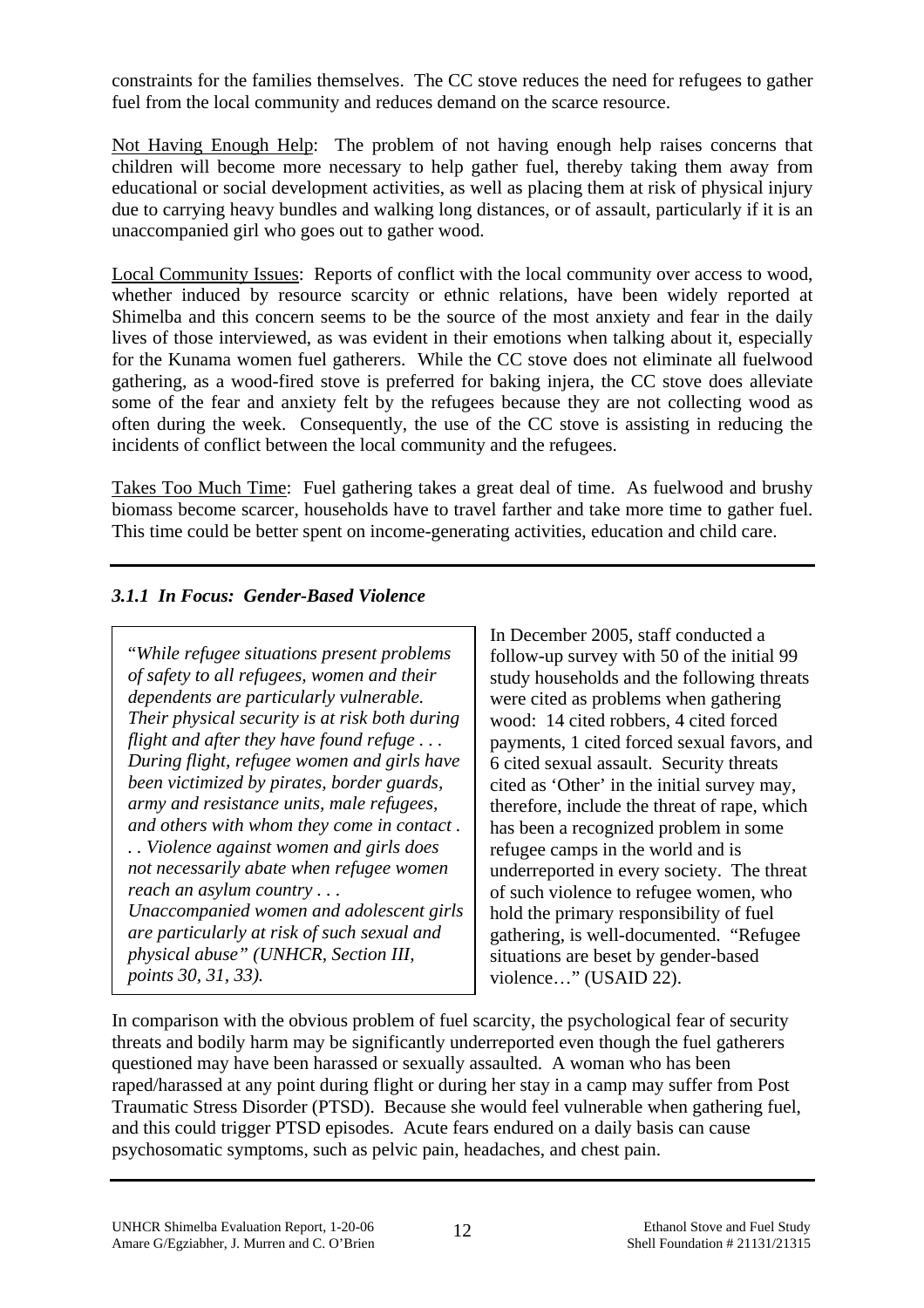Physical Pain: Physical pain of fuel gathering includes neck, back, leg, knee, and foot pain. This pain can have serious long-term health effects, particularly when men, women, or children are walking long distances and carrying the fuel by foot. Most fuel gatherers do not have access to a mule/donkey/camel, so the load is often carried by a person. On a daily basis, this can cause severe strain on the human body.

Other Problems Cited by Fuel Gatherers: Wild animals (like snakes), 'other' security threats, and robbers were cited as problems by fuel gatherers, and a source of short- and long-term health effects, whether physical and/or psychological. Fuel gatherers are occasionally physically harmed by a wild animal.

# **3.2 The Baseline Survey—Fuels Purchased by Study Households**

Sixty-nine of the 99 study households reported purchasing some amount of fuel, and many households purchase more than one fuel to meet their cooking needs.



#### **Table 3: Fuel Purchased by UNHCR Shimelba Camp Study Households (30 households did not report purchasing any fuel)**

The purchased fuels by the study households are noted as follows:

- 58 households purchase charcoal, representing 42% of the purchased fuels;
- 42 households purchase fuelwood, representing 31% of purchased fuels;
- 21 households purchase kerosene, representing 15% of purchased fuels;
- 8 households purchase roots, representing 6% of purchased fuels;
- 8 households purchase sawdust, also representing 6% of the purchased fuels.

Since 70% of the households in the UNHCR Shimelba Camp Study purchase some cooking fuel, this shows a significant demand and willingness to purchase fuel for stoves.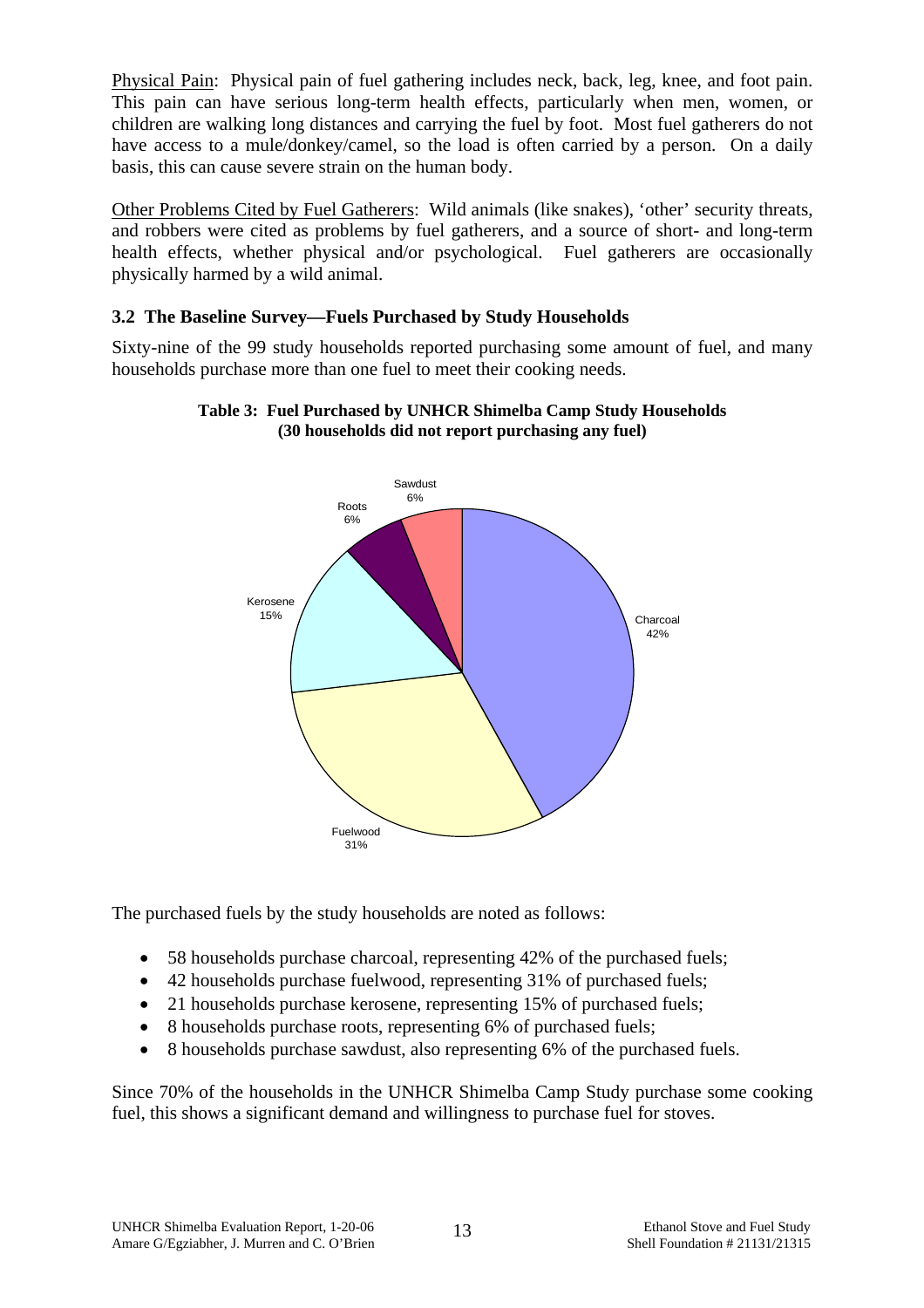### **3.3 Relevance/Appropriateness of the Project**

A visit to Shimelba on 24 August 2005 by Project Gaia's O'Brien and Murren with UNHCR and ZOA staff for the purpose of interviewing CC stove users to assess the progress of the study proved quite positive. After two months of using the stoves, the sixteen households interviewed in depth indicated in their responses the promise for the ethanol stove to address key issues facing the refugees on a daily basis. All households showed a decrease in the amount of time spent collecting wood for cooking and a decrease in the amount of wood collected. The people interviewed uniformly stated that because of the new stove they did not have to go out and gather fuel as often, which, they explained, caused them to worry less and in fact reduced incidents of conflict with militias from the local village.



*"The CC Stove is more efficient than the other stoves. Before the CC Stove, I spent all day cooking, and now I cook about two hours a day. With my free time from cooking, I weave mats to sell and I go to the literacy program offered by the IRC [International Rescue Committee]. Also, I care for my three children with my free time". --Margareta* 

**Figure 3:** *Project Gaia Surveyors with Margareta holding income-generating handicraft and her child.*

It was evident that a stove *not* fueled by wood, an improved fuel stove, could indeed alleviate two major challenges facing the people of Shimelba Camp and also the administrators and managers of the camp: scarcity of fuelwood in the camp's environs and environmental conflict with the host community. By reducing the heavy demand for fuelwood to meet daily cooking needs, the CC stove can help to solve the serious dilemma of how to assure that the refugees are provided for while also giving consideration to the host community and to the protection of natural resources that the host community feels belong to them.

# **3.4 Fuelwood Savings, Time-bound Changes and Other Impacts**

The use of the ethanol-fueled CleanCook stove has led to significant fuelwood use savings, which has led to a decrease in the amount of time spent collecting fuelwood. This new-found time has created opportunities for camp residents.

# **3.4.1 Fuelwood Savings**

The 6-7 December 2005 visit to the camp by Project Gaia and UNHCR monitors confirmed the amount of fuelwood being saved with the CC stove. Interview surveys were conducted in 50 of the 99 households. Data was compiled and analyzed. Interview questions ranged from the principal inquiry of how much fuelwood was being collected and used to user satisfaction with the CC stove and CC stove safety compared with other stoves in use in the camp.

A more systematic survey was carried out over a two week time period during which each of the 50 households was monitored on a daily basis. Fuelwood use was measured daily during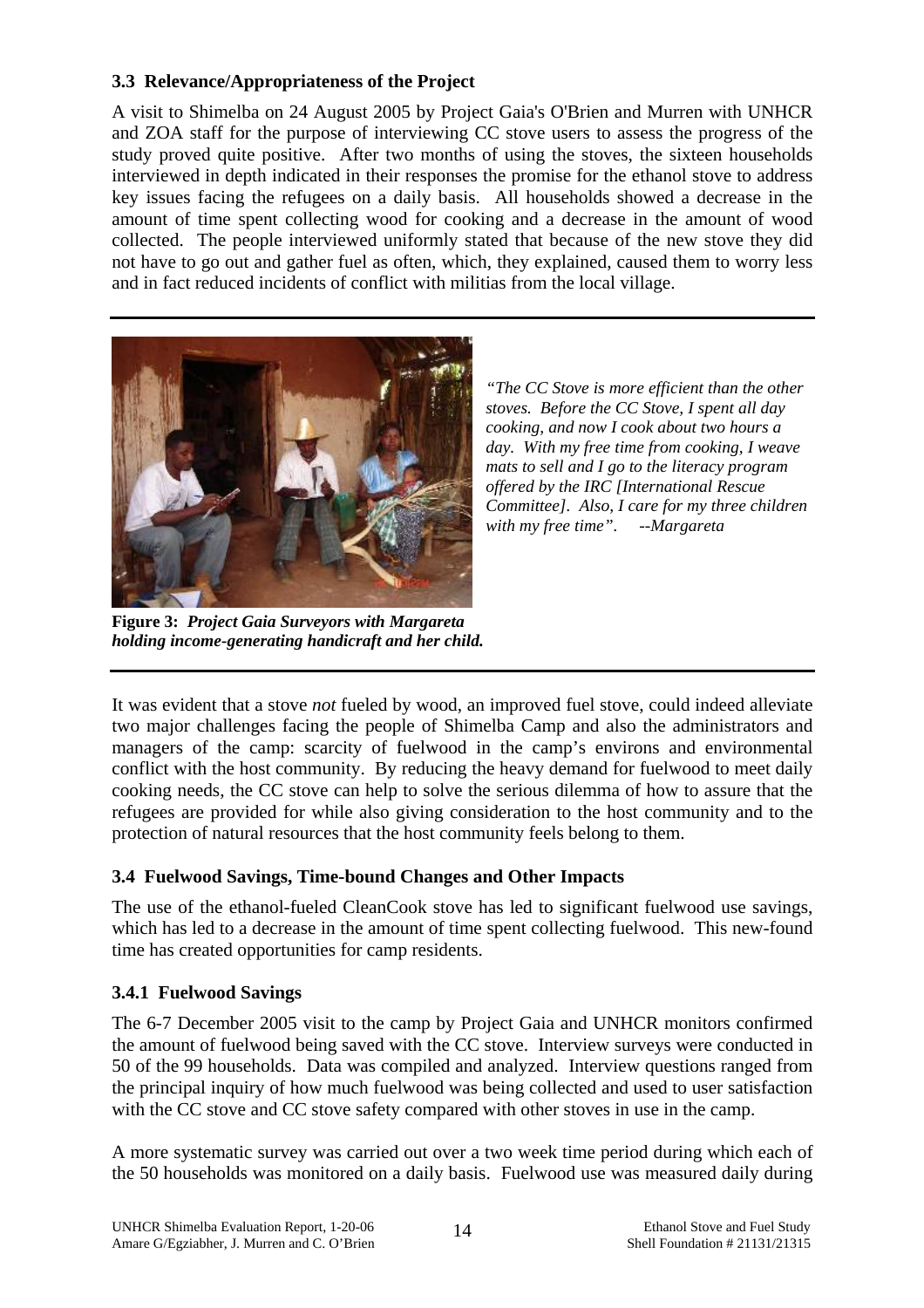one week when no ethanol was available and during the next week when ethanol was available for cooking.

Fuelwood Collection: The data gathered from the fifty households showed that, prior to the introduction of the CC stove, 40 of the homes with a combined total of 82 fuelwood gatherers collected an average of 16,090 kg/month. A total of 196 people live in these 40 households; therefore, the amount of wood consumed as an average over the served population was 82 kg/month or 2.7 kg per person per day. Prior household energy surveys conducted by the UNHCR have shown a daily average of about 2.1 kg per person, or a monthly average of about 63 kg/person.

Of the 50 households, 10 reported that they are fuelwood purchasers. Fuelwood purchasers in the camp buy wood from the camp gatherers and from sellers who come into the camp from surrounding communities. A possible explanation for the higher wood gathering figure above, of 2.7 kg per person, is that some of the wood being gathered by the 40 homes is for sale to others in the camp. Within the 10 purchasing households, the purchased wood was used to cook for 56 people. If we make the assumption that 4 of 5 homes gather and one in 5 homes purchases, and that the amount of fuelwood gathered is consumed by all 50 homes, then the daily consumption figure per person drops to 2.13 kg (63.85 kg/person/month). This figure is equal to UNHCR's 2.1 kg/day average.

Fourteen of the 50 households reported that a combined total of 46 neighbors used the CC stove from time to time for cooking needs. The total number of people reached in the study is therefore increased from 252 to 298 camp residents. Given that the total number of people reached by the CC stove may in fact include fuelwood gatherers, fuelwood purchasers *and* neighbors (meaning that more fuelwood use may have been offset than we can calculate here), the 16,090 kg/month figure cited above can be considered conservative.

Additional data on fuelwood gathering and use patterns are being obtained. For this study, we have assumed the figure of 16,090 kg of fuelwood gathered monthly to meet the demand expressed by 50 households. How much wood is being gathered to meet the cooking needs of the entire camp? How will the use of the CC stove affect this fuelwood gathering and how will it influence fuelwood use patterns within the camp?

|                                          |             | <b>Before CC Stove During CC Stove</b> | % Reduction |
|------------------------------------------|-------------|----------------------------------------|-------------|
| Total # of Fuelwood Gathering            | 40          | 33                                     | 17.5%       |
| Households (out of 50)                   |             |                                        |             |
| Total # of Fuelwood Gatherers            | 82          | 68                                     | 17%         |
| <b>Total Amount of Wood Collected in</b> | 16,090 kg   | 5,821 kg                               | 64%         |
| <b>One Month</b>                         |             |                                        |             |
| <b>Total Distance Traveled in One</b>    |             |                                        | 61%         |
| <b>Month</b>                             | 4,996 km    | 1,968 km                               |             |
| <b>Total Time Spent Collecting Wood</b>  | 1,659 hours | 732 hours                              | 56%         |

**Table 4: Fuelwood Use (from Household Interviews Conducted Dec 05)** 

After introduction of the CC stove, 33 households with a combined total of 68 gatherers reported that they still collected fuelwood, primarily for injera cooking. This is a reduction of 7 households and 14 gatherers. The total amount of collected wood dropped from the before CC stove total of 16,090 kg/month to 5,821 kg/month collected while CC stoves were in operation in the homes. This is a 64% reduction in the amount of fuelwood collected in one month by 50 homes.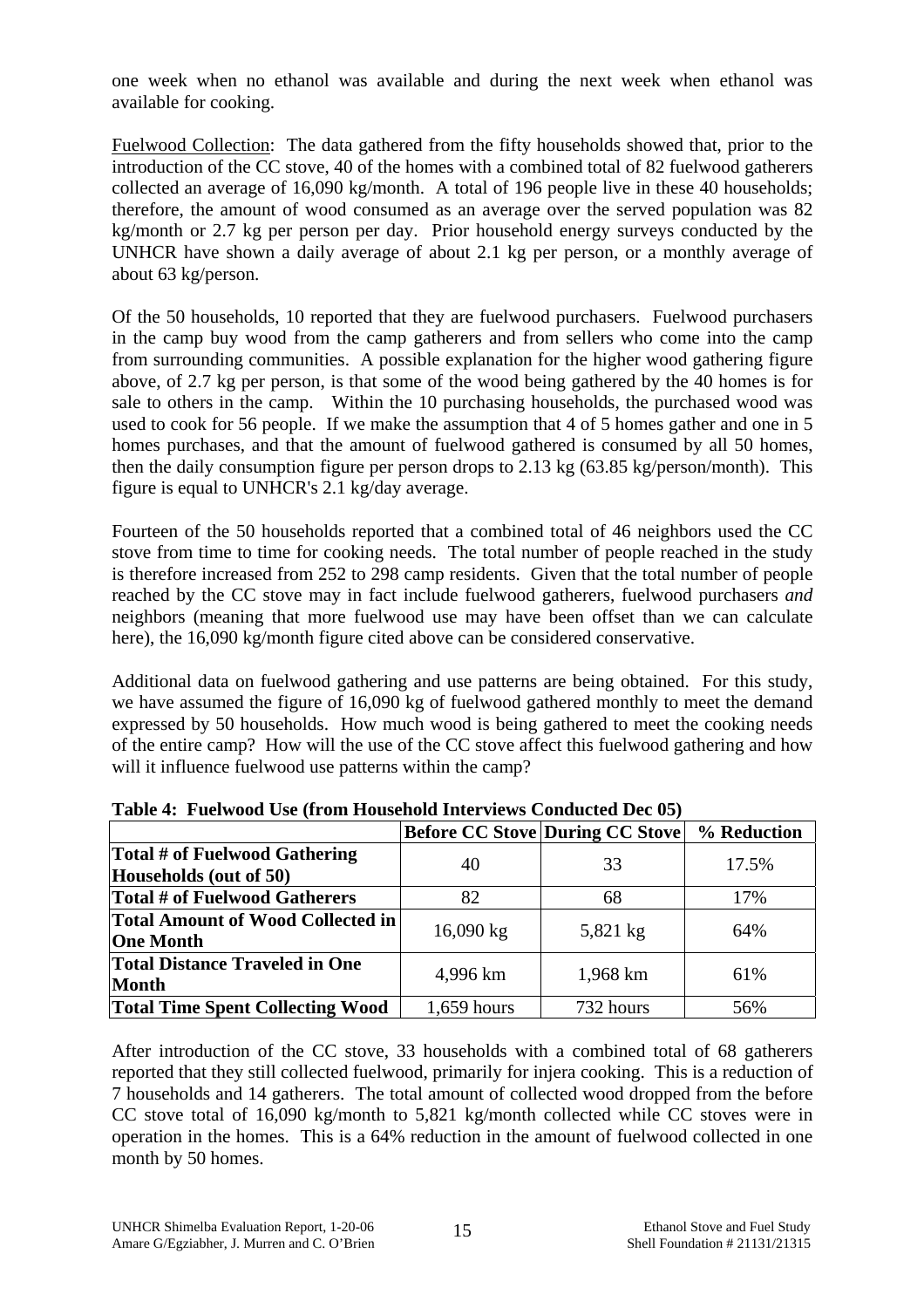In addition to the interviews, the same 50 households participated in a two-week survey where fuelwood, charcoal and ethanol quantities were measured daily. During the first week, households used their traditional stoves only, as no ethanol was available for use. During the second week when ethanol was available, the households were asked to cook as they had been cooking with the CleanCook stove, in other words, they were to use the CC in the way that it naturally fit into their household cooking pattern (as established by practice), using whatever stove and fuel fit the task at hand.

| Total fuelwood consumed<br>before CC stove introduction after CC stove introduction | Total fuelwood consumed | Total ethanol consumed in<br>addition to fuelwood during<br>second week |
|-------------------------------------------------------------------------------------|-------------------------|-------------------------------------------------------------------------|
| 2878.05 kg                                                                          | $1666.4 \text{ kg}$     | 267 liters                                                              |

|  |  |  |  |  |  | Table 5: Total Weekly Fuelwood Use from Daily Measurements across 50 Households |
|--|--|--|--|--|--|---------------------------------------------------------------------------------|
|--|--|--|--|--|--|---------------------------------------------------------------------------------|

At the end of the two week survey, it was determined that the amount of fuelwood used for cooking was reduced by 42%. Fifty households representing 227 people showed an average amount of fuelwood used per person per day decline from 1.81 kg to 1.05 kg as a result of using the ethanol stove.

The amount of ethanol consumed during the second week was 267 liters or 5.34 liters per family. This is 1 to 1.66 liters below what might be expected (based on stove trials in homes in Addis Ababa) but represents a reasonable figure resulting from careful use. This ethanol use across the 50 families apparently displaced 1212 kg of fuelwood use, which represents 4.5 kg of wood displaced by each liter of ethanol.

The use of the CC stove in the Shimelba Camp thus is shown to lead to a reduction in the amount of fuelwood collected and used for cooking. It is hoped that this reduction will yield not only positive environmental impacts, but also benefits with regard to daily burden of labor, daily commitment of time, reduction in exposure to harmful smoke and gases and reduction of risk involved in the gathering of fuelwood. It is also hoped that this will reduce burdens associated with camp management, including costs of health and crisis care.

# **3.4.2 Labor saved**

The reported distance and amount of time traveled while collecting fuelwood before the introduction of the CC stove equaled 4,966 km/month and 1,659 hours per month. During CC stove use, the distance and amount of time traveled in one month were reduced to 1,968 km and 732 hours. These represent dramatic savings. There may be a compounding effect in that smaller quantities of firewood would be more easily gathered closer to camp, while larger amounts of firewood would require gathering further away from camp.

The interviews showed that trips per month decreased in all surveyed households. This new found free time for the fuelwood gatherers resulted in their having more free time to give to their children, take on income-generating activities and pursue personal interests. According to the interviews, refugee personal well-being benefited as a result of the use of the CC stove in the homes (see **Table 6**, following page).

# **3.4.3 Health and Social Impacts**

The majority (69%) of all cooking occurs inside the typical Shimelba Camp home, thereby raising concerns over Indoor Air Pollution (IAP) from cooking, particularly since the average home is 3m x 4m to 4m x 4m with few or no windows. An additional 3% of cooking occurs in an open air room attached to the house, with the result that cooking pollutants easily enter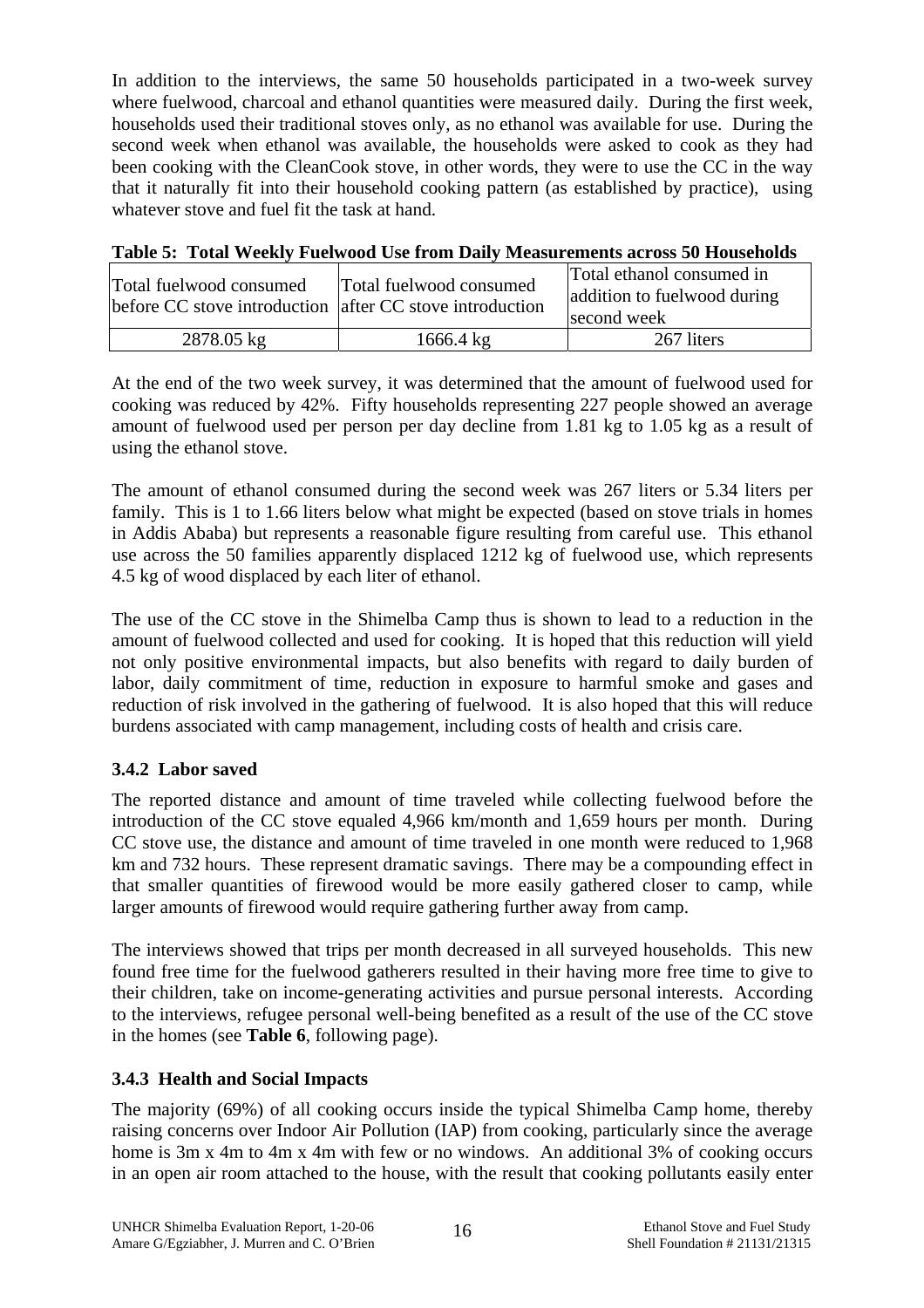the house. While 28% of cooking occurs outdoors, the cooking pollutants from these fires still affect the health of the primary cook as well as anyone in and around the smoke, most often the children. Since there is not much space between homes and there are no trees or other barriers, whether natural or manmade, to block the pollutants, this 'courtyard' smoke travels to neighbors and into homes.



**Table 6: Activities Resulting from Time Saved with the CC Stove and/or Time Saved with Decreased Fuelwood Gathering - 50 HHs**

The exposure to a high concentration of smoke inside the home is greatly reduced by the CC stove, as the primary products of combustion of ethanol are water vapor and carbon dioxide. It is significant that 94% of the fuel gathering cooks perceive the gathered fuel to have a high or very high negative impact on their health. Also, 79% of all fuel purchasing cooks believe that the purchased fuel has a high or very high negative impact on their health.

Eighty-six out of 99 primary cooks reported one or more health problems, and 74 of these 86 cooks believe that smoke from their stove is a cause of their health problem(s). Out of these 86 cooks, 74% report a cough, which is symptomatic of respiratory problems caused by IAP. Sixty-four percent of these 86 primary cooks suffer from headaches, which can result from a

lack of oxygen; 50% of them experience eye irritation, which can be linked to their time spent cooking and raises concern of potential cataract problems; 31% of them suffer from shortness of breath, which can be symptomatic of respiratory and cardiovascular problems; 21% have constant phlegm (which can reduce airflow); 12% suffer from backaches (possibly from fuelwood gathering); and 1% of the cooks suffered a heart attack. In addition, mothers often carry young children on their back while cooking, so infants and children may spend several hours breathing cooking smoke on a daily basis (Bruce 13).



**Figure 4: Kunama Woman with Baby**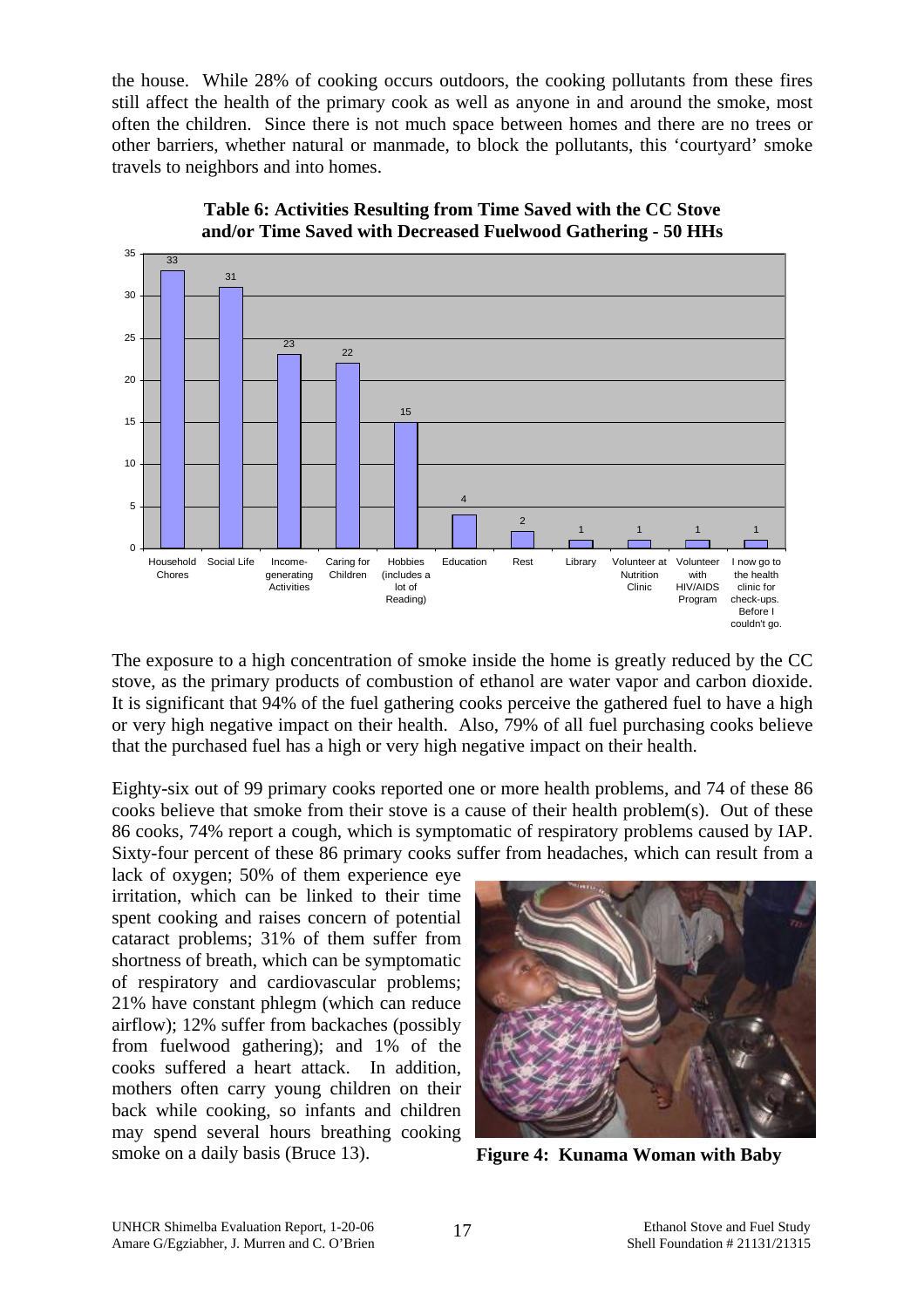The implications of IAP, including its effects on others in the household, are evident, and cause considerable demand for the health care system in the refugee camp. Only 13 of the 99 primary cooks either reported no health problems or did not reply to the question. The high number of primary cooks reporting health problems highlights the medical costs (short-and long-term) associated with IAP from cooking in the Shimelba Camp. Many, if not all, of the reported health problems may be preventable or ameliorated if refugees have access to a clean fuel like ethanol.

Addressing refugee access to health care, the UNHCR states:

"There are also logistical problems that impede access to health care for refugee women. Inconvenient clinic hours may prevent women from coming for health services or bringing their children. Other timeconsuming responsibilities limit women's flexibility [to access health care]" (UNHCR, Section IV, Point 101).

The time spent gathering fuel for daily cooking limits the access or primary fuel gatherers to medical treatment. Indeed, one Shimelba woman in a December 2005 stated: "With the saved time from the CC stove, I now go to the health clinic for check-ups. Before, I couldn't go." Thus, the use of the CC stove should both decrease health problems and allow better access to medical treatment.

Air Quality tests conducted by Project Gaia in Shimelba Camp, Bonga Camp and in Addis Ababa homes have measured high levels of soot and carbon monoxide (with associated gases) produced by wood, charcoal and kerosene stoves. No post-intervention measurements have as yet been taken in refugee camp homes but a number of such measurements have been completed in Addis homes in low and medium income sectors. These measurements show very substantial air quality improvement with the CC stove. These results are available in the Addis Ababa pilot study reports.

# **3.5 Stove and Fuel Safety**

Across approximately 22,500 stove test days, there were no accidents or injuries reported with the stove, and no accidental fires or mishandling of the liquid fuel. While there were several stove malfunctions, these were minor and did not give rise to dangerous situations. The users uniformly rate the stove as "Safe" or "Very Safe."

# **4. CleanCook Stove User Satisfaction**

# **4.1 How Users Rated the Stove**

The 50 households surveyed in December were asked a series of questions regarding CC stove efficiency, safety and performance compared to other stoves used in the camp. Regarding CC stove 'Heat Output' and 'Speed of Cooking,' the respondents were given four possible answers: Very Satisfied, Satisfied, Unsatisfied, Very Unsatisfied. For Heat Output, 47 households responded with "Very Satisfied" and 3 offered a "Satisfied" rating. Speed of Cooking scored similarly well with 41 households saying they were "Very Satisfied" and 9 households giving a "Satisfied" response.

Compared to wood-burning and charcoal stoves used in the camp, all households scored the CC stove as "More Efficient" in Speed of Cooking, with 80% of these giving the stove a "Much More Efficient" rating. Not one household stated that the CC stove was "Equally Efficient" or "Less Efficient" than their wood-burning and/or charcoal stoves.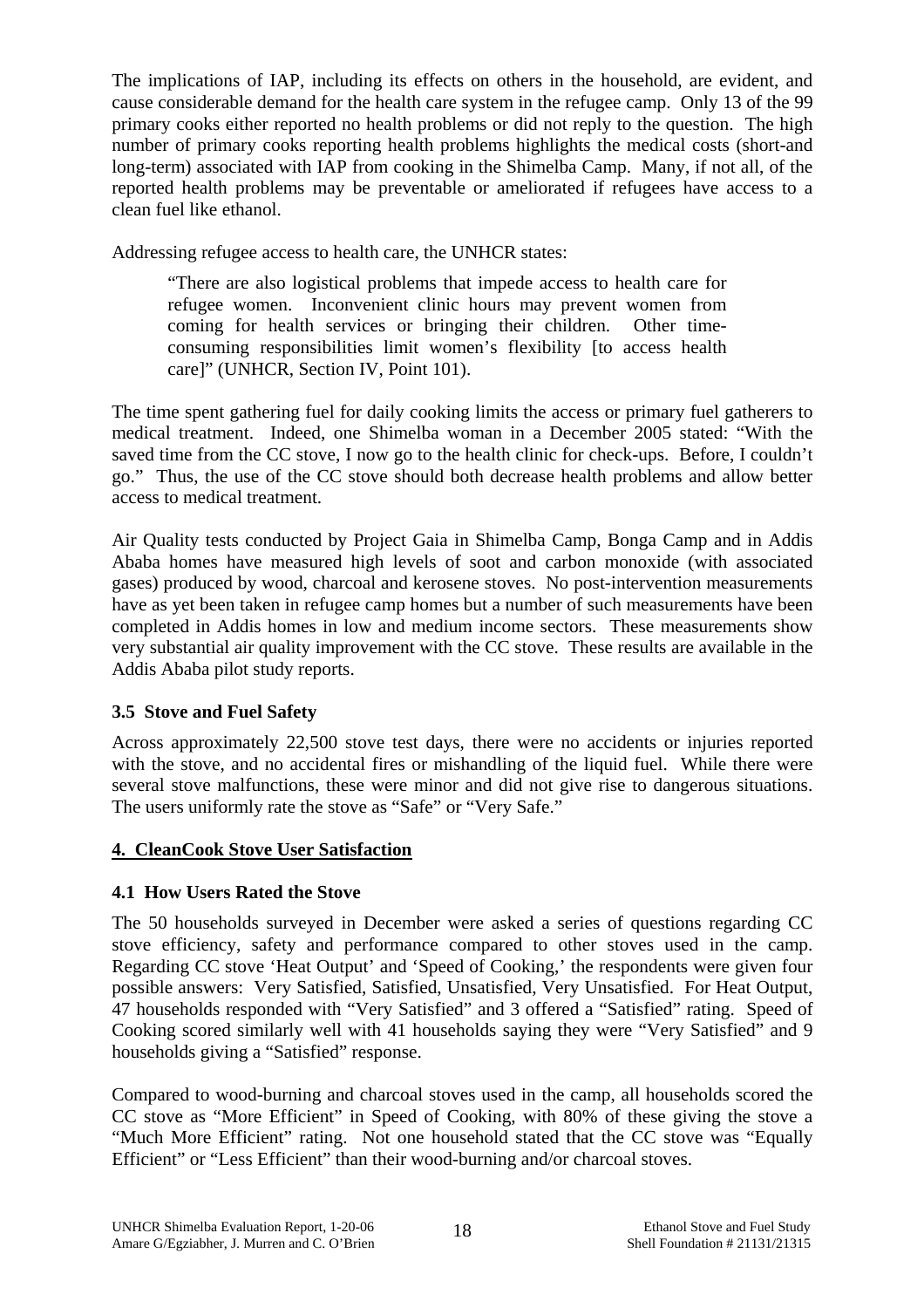CC stove users judged their new ethanol-fueled stove to be safer than their other stoves. Each of the 50 households recorded that the CC stove was either "Much Safer" or "Safer" than the wood-burning and charcoal stoves. Citing less anxiety about burns to themselves and their children, possible house fires from wood and charcoal fires, ease of CC stove use, and the innovative safety features of the CC stove canister, many expressed an improved sense of well-being and safety when cooking.

# **4.2 Factors Influencing Usage**

While 26 of the 50 surveyed households stated that they use the stove because it is freely available and 32 to the 50 said the same for ethanol, 43 of the 50 households said they would continue to use it because it "Cooks Faster" and 41 of 50 households cited "Saves Time" as a reason why they would continue to use the CC stove. Thirty eight of 50 households said the CC is "Healthier" than other stoves and 34 of 50 said the CC stove is "Safer" than other stoves. All users said they would continue to rely on the stove if it were to remain available to them.

**Table 7: Satisfaction matrix for CC stoves** 

| <b>User Evaluation</b><br>50 Homes | <b>Heat</b><br>Output | <b>Speed of</b><br>Cooking | <b>More</b><br><b>Efficient</b> | <b>Safer</b> | <b>Healthier</b> |
|------------------------------------|-----------------------|----------------------------|---------------------------------|--------------|------------------|
| <b>Very Unsatisfied</b>            |                       |                            |                                 |              |                  |
| <b>Unsatisfied</b>                 |                       |                            |                                 |              |                  |
| <b>Satisfied</b>                   |                       |                            | 10                              | 16           | 12               |
| <b>Very Satisfied</b>              | 47                    | 41                         | 40                              | 34           | 38               |

|                                        | <b>Heat</b> | Speed of Saves<br>Output   Cooking | Time | More<br><b>Efficient</b> | <b>Safer</b> | Healthier Stove/ Continue                                                               | Free<br><b>Fuel</b> | Would<br>to Use |
|----------------------------------------|-------------|------------------------------------|------|--------------------------|--------------|-----------------------------------------------------------------------------------------|---------------------|-----------------|
| Factors<br>Influencing<br><b>Usage</b> |             | 43 of 50   41 of 50                |      |                          |              | 34 of 50 38 of 50 $\begin{vmatrix} 26 & 66 & 50 \\ 32 & 66 & 50 \end{vmatrix}$ 50 of 50 |                     |                 |

"Speed of Cooking/Saves Time" seemed to score well among the women surveyed. Likewise "Safer/Healthier" also scored well. This is an indication that these issues are important to the cooks and gathers.

# **4.3 Beneficiaries' Perspective—What Should Be Changed About the Stove?**

Flame Not Spreading at Low Settings: The principal request for change relates to the flame regulating mechanism. This regulator is a flat plate with a concentric ridge and bevel that slides over the evaporative surface of the fuel canister. It is under spring tension created by its tempered steel arm that is riveted to the stove structure so that it covers the fuel canister firmly when closed. The tempered steel arm rotates on the rivet to move the regulator to an open or to a closed position or to settings in between. As the evaporative surface of the fuel canister is covered more and more, it reduces the amount of ethanol evaporating into the combustion chimney and thus reduces the flame.

Complaints were received by users that at the low setting (regulator almost closed) the ethanol flame would not spread well but would provide heat at only one side of the burner. They asked if there was a way for the flame to be spread or distributed more uniformly at low settings (as at high settings).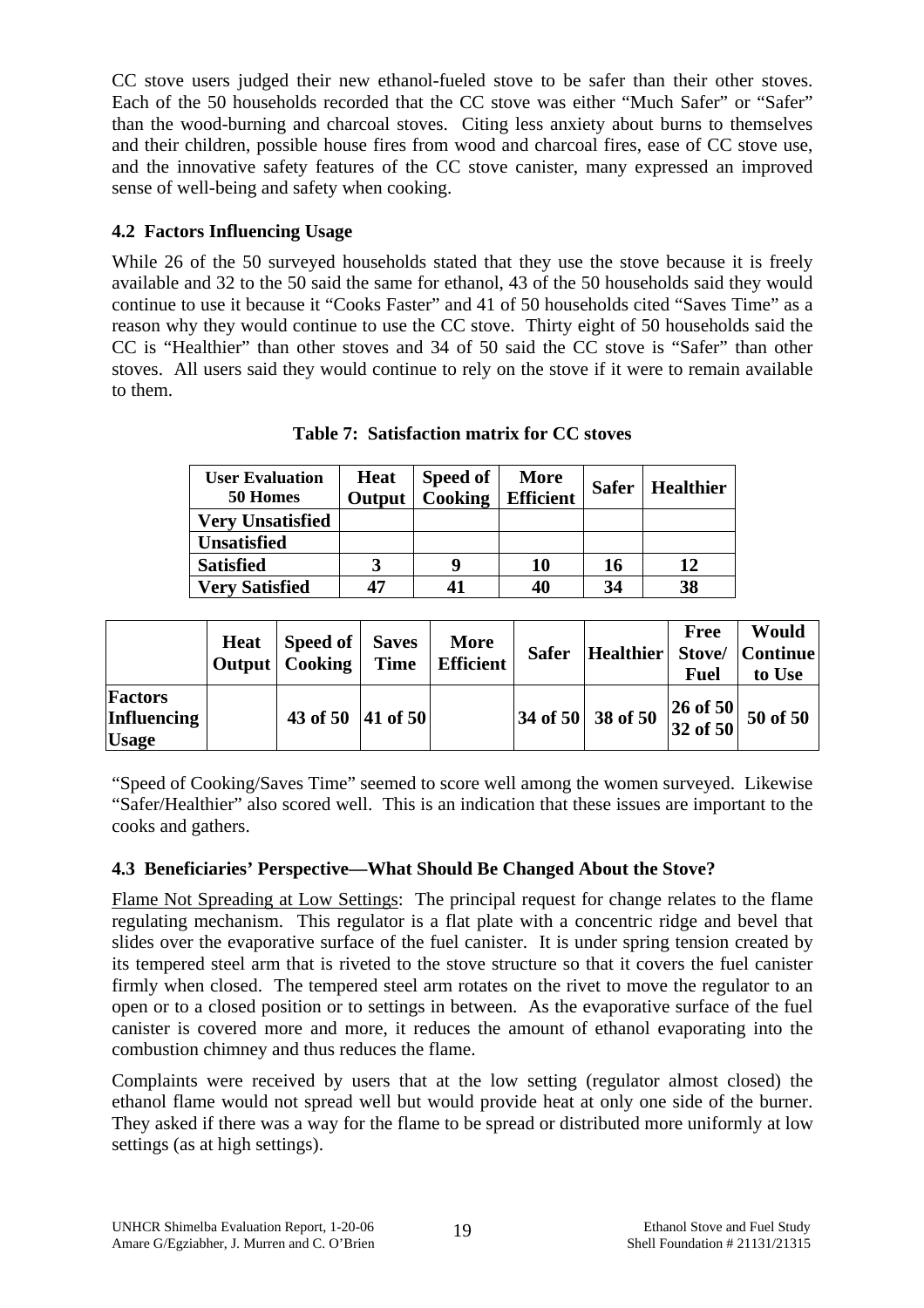Low settings provide optimum fuel conservation. Some users may not be turning the stove burner down to a suitably low setting for their cooking or simmering task because they are concerned about the heat not being adequately spread. If this is the case, this may inhibit fuel conservation and may prompt the cook to use too hot a burner.

This problem may be aggravated by dirty canisters. Some of the alcohol received from Finchaa Sugar has been contaminated with fusil oil (an ester present in technical alcohol if not expressly removed). This fusil oil does not combust completely and carbonizes the evaporative surface of the canister. This carbon creates a cake or crust that impedes the evaporation of the alcohol. This seems to aggravate the problem of the flame not spreading properly. It was noted that new canisters and clean canisters do spread the flame reasonably well even at low settings.

Users have asked whether the regulator can move from both sides and close in the middle (a scissors action), wondering if this would spread the flame more effectively.

Burners Farther Apart: Some users have requested a stove body with the burners placed farther apart so that large pots can be placed on both burners.

Turning Stove Upside Down to Place Fuel Canisters: Many users have asked for an easier way to remove the canisters, refill them and replace them in the stove. Users have complained about sharp edges at the bottom of the stove and the fact that there are no handles to facilitate picking up the stove and turning it over. When the stove body is hot, this makes it difficult to grasp the stove and turn it over.

Turning the stove over to extract and refill the fuel canister is a safety measure as well as an economical design element. When the stove is turned over it requires turning the fuel canister over to place it in the stove. If the cook has overfilled the canister, the excess ethanol will spill out and quickly evaporate. Also, by having to turn the stove over, the cook is forced to turn off the stove. The stove should be off when any refilling takes place.

Request for One-Burner Stove: Many users requested a one-burner stove.

Request for Stove to Cook Injera: Many users would like to cook injera on the ethanol stove. The traditional injera for the Shimelba Camp requires a full-sized mirte, while the traditional mirte for Somali people, used in the Kebrebeyah Camp, is smaller. This smaller mirte works

well with the CC stove. The larger mirte does not work well because it does not spread the heat adequately but has a hotspot above the CC burner. Thus residents of Kebrebeyah Camp have been using the ethanol stove for injera cooking while the residents of Shimelba Camp have not. It is hoped that a mirte or grill could be designed for the CC stove that would cook the full-sized injera.

Injera cooking in the Shimelba Camp **Figure 5: Woman Cooking Injera** (and generally throughout much of



Ethiopia) is responsible for at least 50% of the fuelwood demand and possibly somewhat more. An improved injera cooker has been brought to the camp, but this of course still creates a substantial demand for fuelwood. An ethanol injera cooker would offset this sizeable fuelwood demand as it appears to have done in the Kebrebeyah Camp.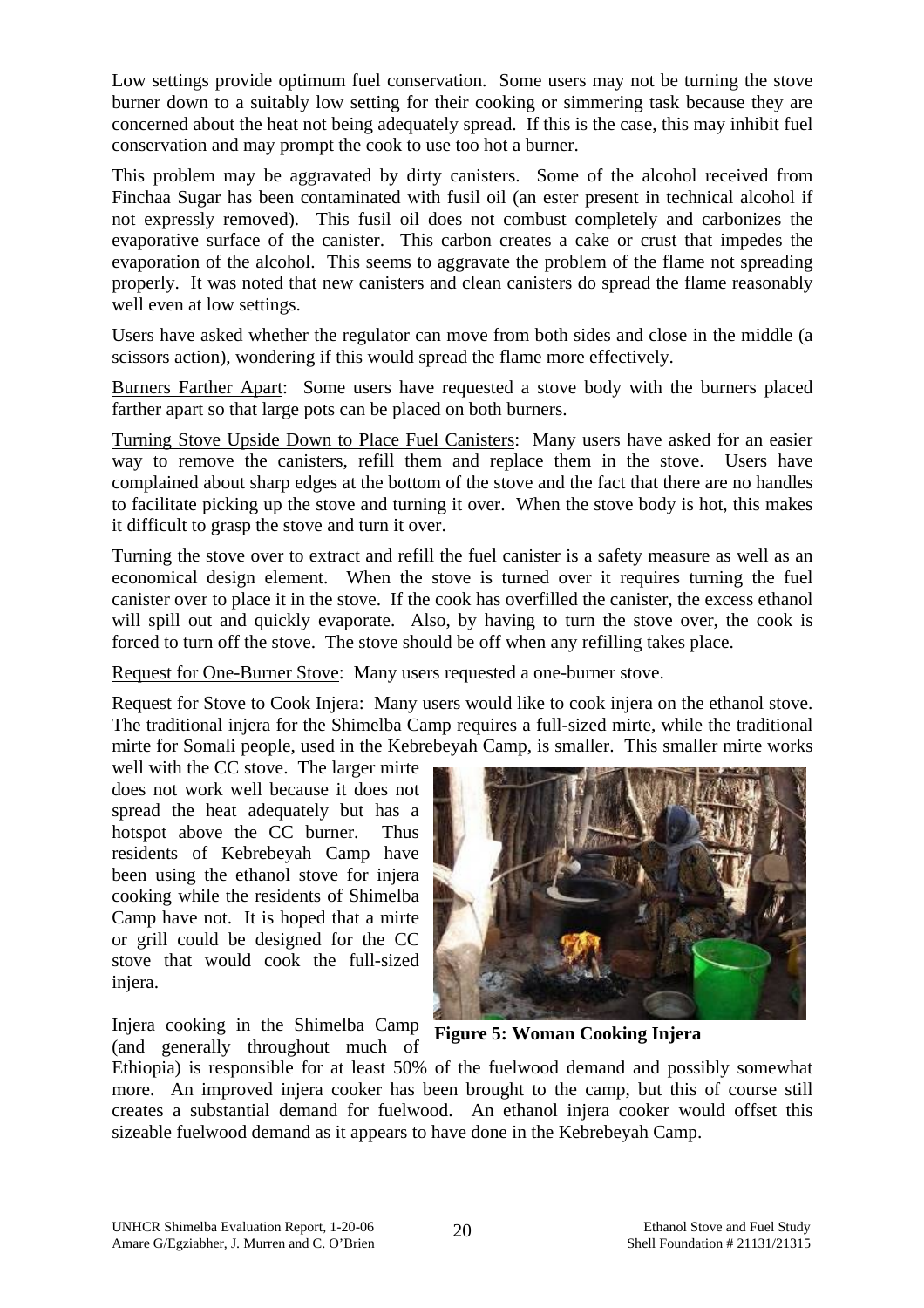### **4.4 Problems Noted with Prototype Stove**

Ethanol is Dirty: The Ethanol received at the Shimelba Camp was Technical Grade ethanol which is 95% ethanol, 4.5% water and about 0.5% or less other constituents, such as higher alcohols and trace amounts of organic compounds. Normally Technical Grade ethanol is adequately clean for use in the stove. The water in the ethanol does not cause a problem.

This ethanol, however, contains a type of oil or ester, called fusil oil, which is a natural product of the distillation process and which is normally removed from the alcohol at the distillery. However, this shipment of ethanol did not have the fusil oil removed.

The result has been to dirty the fuel canister over time with unburned carbon and with the fusil oil inhibiting the capillary action of the ethanol within the fuel canister. The fuel canisters have become caked with an oily carbon at the top of the canister. This is reducing the function of the canister and thus the quality of the burner flame. This result has begun to show itself after about 6 months of use.

The dirty ethanol with fusil oil content will produce higher levels of CO in the combustion gases. This has been picked up by our air quality monitoring equipment. The fusil oil will also cause the ethanol to burn with a yellow flame rather than a blue with yellow tips.

The solution is as follows. Henceforth more fully refined ethanol, the "Power Alcohol," which is 99% ethanol and 1% water with effectively no higher alcohols or other constituents, should be used. This cleaner ethanol should be specified for all subsequent deliveries.

Use of the 99% ethanol will clean the unburned carbon and fusil oil out of the dirtied canisters. Another alcohol, methanol, may also be used to clean the canisters. After several cleanings they should return to full function. The pure alcohol will act as a solvent and will dissolve and remove the fusil oil.

The remaining Technical Grade ethanol at the camp should be filtered through cotton cloth to remove as much of the fusil oil as possible. This appears to be quite effective. Once filtered, this ethanol can be used.

When we move to scale up, all deliveries of ethanol from Finchaa Sugar should be accompanied with a lab report certifying the cleanliness of the ethanol. Only the fusil oil is a problem. All ethanol received should be free of this oil. To avoid any problem, Power Grade ethanol should be specified.

Regulator Malfunctions: Occasionally a stove regulator malfunctions, with the result that the regulator will not extinguish the burner flame. This happens most often when the stove is used for long periods and the stove body becomes heated from the reflected heat of the pots. Sometime, when the regulator is closed but has failed to extinguish the flame at the canister, the flame will travel sideways and may ignite the other canister.

Users have learned to deal with this safely. They turn the stove over and remove the canisters and blow them out or cover them with a plate to extinguish them. The situation is not intrinsically dangerous, as the alcohol flame will not flare up and the alcohol in the canisters will not leak out. However, it is annoying, may disrupt the cooking routine and wastes ethanol.

The solution is as follows: The user should be taught to manipulate the regulator rapidly, thereby encouraging it to seat properly over the fuel canister and extinguish the flame. The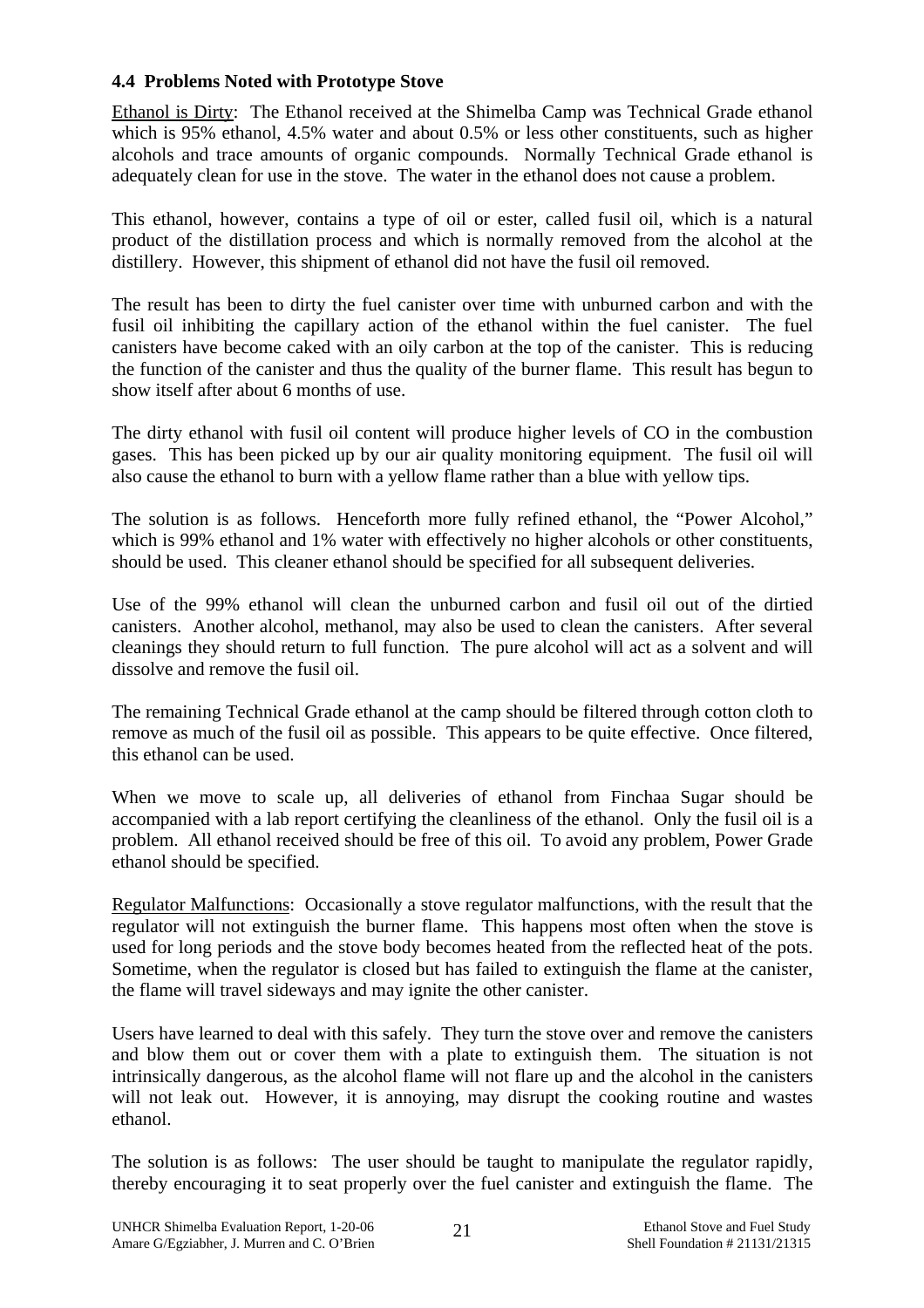regulator and burner chimney should be kept clean. If the edge of the regulator is clean and free of carbon, it will slide more easily and seat properly in most instances.

The factory should review this problem, test the stove under very hot conditions (when the stove body becomes heated) and should explore ways to redesign the regulator so the chance of malfunction is decreased (possibly the regulator should be increased in diameter).

When the stoves are disseminated, proper training should be given to teach stove users how to extinguish the burner flame in the event that the regulator fails to close properly.

Fortunately no accidents or injuries have occurred as a result of this regulator malfunction. This is an indication of the safety of the stove and of the fuel. Nevertheless, this malfunction should be addressed.

On very rare occasions a regulator has been found to be loose or in some manner physically damaged after wear and tear on the stove. The user should be instructed to turn this stove in for repair, in exchange for a stove with the regulator in good working order.

A one burner stove will eliminate the migration of flame from one canister to the next in the event that there is a regulator malfunction.

Handles should be placed on the stove body to promote ease of picking up and turning over.

### **5. Conclusions**

The proven success of the CleanCook stove in the UNHCR Shimelba Camp is promising and provides a foundation on which to build. Fuelwood collection and consumption have been substantially reduced in those homes that are using the CC stove. The interest of neighboring families, and indeed the entire camp, is high. From the results of our sample and from the general response in the camp, there is every indication to believe that the favorable results produced by the stove would hold true for all homes into which the CC stove were to be introduced.

A reduction in the fuelwood needed for cooking means that camp residents are making fewer trips outside of the camp to gather wood. This in turn should lead to a reduction in the number of instances of tension and conflict between the residents and members of the local community, who have become competitors for the fragile biomass resource of the area. Because most of the gatherers are women and children, the incidences of gender-based violence, assaults and rape (and the fear of falling prey to these events) should also be reduced. Fewer trips to gather wood also means that less wood is being cut, which will alleviate demand on the biomass resource. Additionally, time freed from fuelwood gathering and reduced cooking times has resulted in women cooks and gatherers having more time for education, social life, childcare, and income-generation. Use of the ethanol-powered CC stove in the Shimelba Camp directly improves the welfare and livelihood of the people living in the camp. The improvement is immediate with the introduction of the stove.

The stove appears to have been well proven by the pilot study. While suggestions have arisen for the improvement and further adaptation of the stove, it has been shown to be safe, efficient, considered desirable by the camp residents, Kunama, Tigrigna and Saho alike, and able to serve all of the cooking needs of the camp residents with the exception of injera cooking. Since injera cooking requires about 50% of the energy demand for cooking in the typical Ethiopian family, it is expected that the CleanCook stove will reduce biomass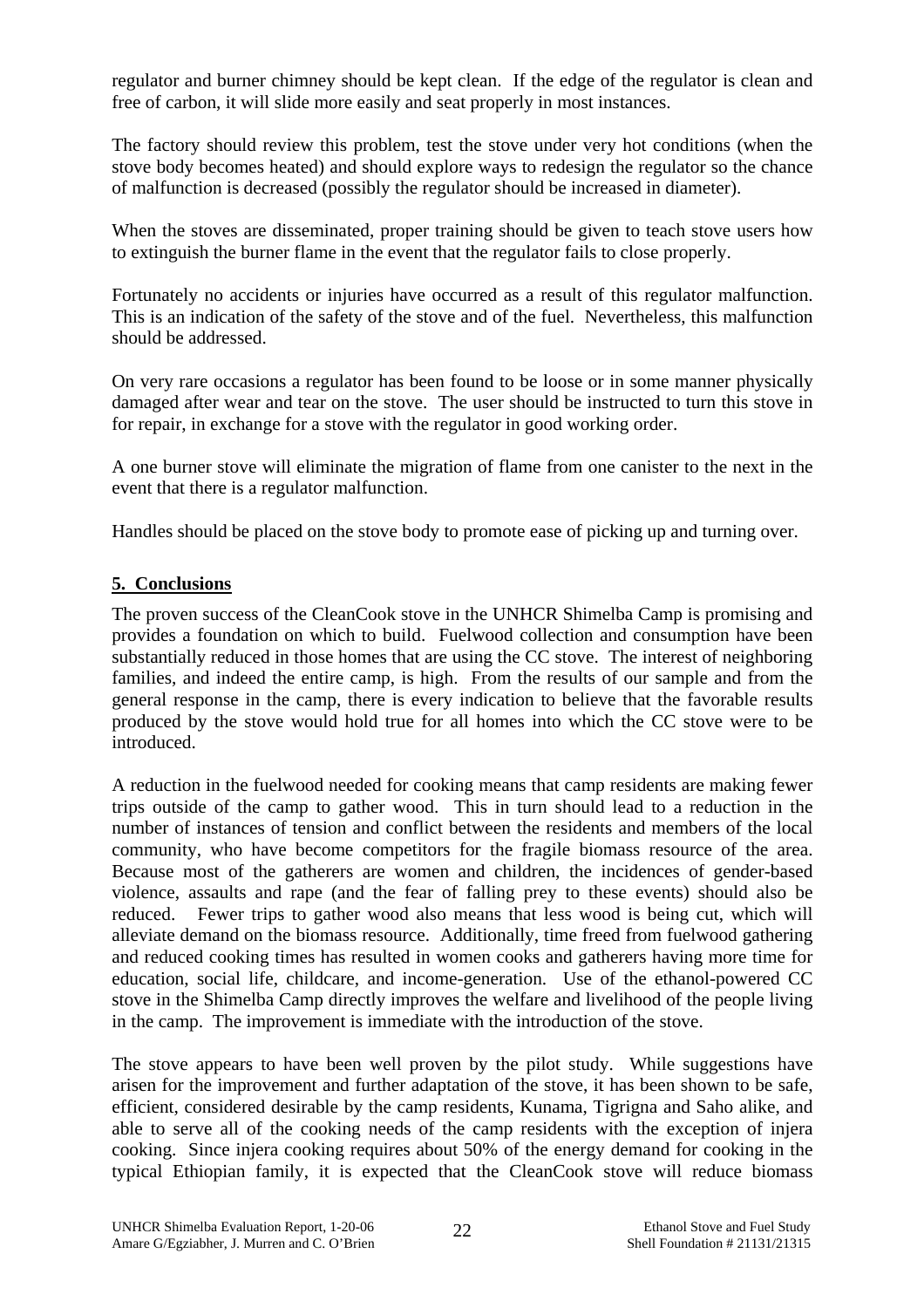consumption about 45% to 50%, but that until such time as injera can be cooked on the ethanol stove, the amount of fuelwood displacement will probably not rise above this amount.

However, a reduction in biomass gathering and use by about 50%, as has been pointed out, brings with it a number of other gains, including reduced resource conflict, reduced harm and injury to fuel gathers, increased discretionary time for women and girls and a host of other benefits. Not the least of these is reduced exposure by women and children to smoky fires and indoor air pollution, which has been shown in numerous studies to contribute to respiratory infections and diseases, asthma, eye, nose and throat irritation and other health problems. Interviews with stove users yielded frequent comments about reduced symptoms such as coughing, breathing problems and eye irritation. "Healthier" scored high on the satisfaction matrix compiled across the 50 families.

### **6. Recommendations for Further Study**

UNHCR considered the feasibility of implementing a cost-sharing mechanism to offset the costs of ethanol to the camp residents. Indeed, ethanol cost, not stove cost, is the largest cost of this program, representing 60+% of the first year cost, and 100% thereafter for the life of the stove (expected to be  $5+$  years). A question asked during the 50-household assessment conducted in December 2005 was 'What can you contribute per liter of ethanol fuel?" A slight majority of households, 28 of 50, stated that they could contribute something, the average of which over the total 50 households amounted to only 0.35 ETB. Given this small amount, it is uncertain whether households really have the ability to cost-share the ethanol at this time. (If ethanol were sold, would some households gather and sell wood to purchase ethanol?) A more thorough investigation into a cost-sharing mechanism in the camp should be completed. Determining the amount of money spent and made on fuelwood purchases and sales would contribute to understanding purchasing power in the camp.

If the pilot study stoves are withdrawn from the Shimelba Camp without an ethanol stove program following immediately, which may be necessary because of lack of resources, interviews and dialogue should be conducted with the pilot study families and the camp's refugee governance committee. How families who have come to rely on the stove resume their process of gathering and/or purchasing cooking fuel should be noted and interviews should be conducted with these families several months out.

Some baseline Indoor Air Pollution (IAP) data was collected during the pilot study. The readings show high levels of IAP. More quantitative data would be helpful, both baseline

and post intervention data. Baseline data was also taken at the Bonga Camp. Twenty stoves will go to the Bonga Camp to use for measuring IAP improvement with the use of the CC stove. IAP tests should also be conducted in the Kebrebeyah Camp.

The prototype stove used for the pilot study is a two-burner stove. This study clearly suggests that a one-burner stove would be more appropriate for camp use. The feasibility of producing a one-burner stove with some or all of the design elements suggested by this study should be considered.



**Figure 6: Improved Injera and CC Stoves Used Side by Side.**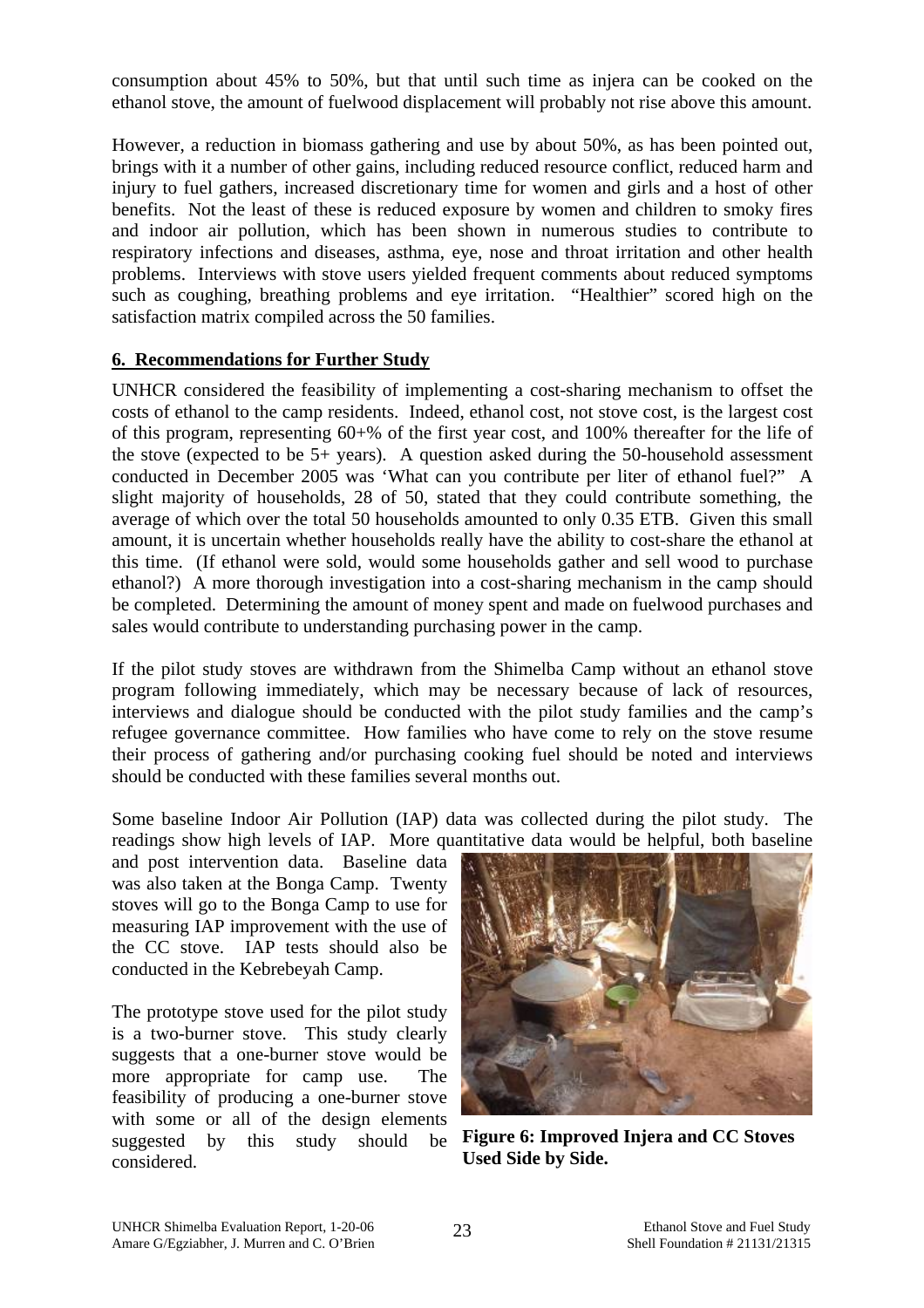Designing a CC stove to cook Injera should also be considered. Since Injera baking constitutes about 50% of the biomass fuels demand, developing an ethanol-powered Injera cooker would provide significant benefit. In the Shimelba Camp the Injera cooker continues to be used by families side by side with the CC stove because the CC stove cannot perform this all important cooking task.

# **6.1 Project Sustainability**

Longer-term project sustainability should be investigated. The Gaia Association is now a UNHCR implementing partner and has entered into agreement with UNHCR to supply stoves and ethanol fuel to the camps with assistance from UNHCR (Sub-project No. 06/AB/ETH/LS/450(f)(fn)). UNHCR and Gaia Assoc. met with Finchaa Sugar Company and reached agreement on a supply contract of 300,000 liters for 2006, to be managed by Gaia Association. The price per liter is 2.15 ETB, which is the current gate price. A supply contract for 2007 should be obtained as soon as possible.

Long-term project sustainability can be determined in part by assessing ethanol fuel supply and cost into the future. It is known that FDRE has endorsed an ambitious expansion of ethanol fuel production capacity at Finchaa Sugar and new capacity to be developed at Metehara and Wonji sugar factories. Several private distilleries are also under study.

Policy discussions should be undertaken with the FDRE to ask for adequate amounts of this ethanol to be reserved for household energy use at a stable price kept low by exemption from taxes (similar to kerosene).

Study of efficient supply logistics of ethanol to Shimelba and Kebrebeyah camps should also be undertaken. Initial discussions with the World Bank Country Office indicate that the World Bank may be able to help with the cost of acquiring such infrastructure. It is recommended that UNHCR and Gaia Assoc. help to promulgate such a study.

Comparative costs of fuels should be evaluated against likely cost of ethanol. Many people in the camps purchase solid fuels. Price of these fuels should be documented. Prevailing prices for biomass fuels in the region should also be understood. These prices are rising.

The price of petroleum fuels is of course more easily understood. Current Addis/Dire Dawa retail price for kerosene is 3.00 ETB/liter with a direct government subsidy of 0.8797 ETB/liter and complete exemption from government excise, value added, road fund and municipality taxes. These taxes are charged on gasoline and amount to from 1.8 to 2.15 ETB. This includes a payment to the fuel price stabilization fund of up to almost 0.50 ETB for fuels ex-Sudan and 0.06 for fuels ex-Djibouti, whereas kerosene receives a payment from the stabilization fund of almost 0.88 ETB/liter. It is questionable whether the FDRE will be able to continue to subsidize kerosene to this extent. (These figures are from current published reports from the Ethiopian Petroleum Enterprise (EPE).)

LPG is not purchased and imported by the FDRE. Its price and supply in Ethiopia are unreliable. Although LPG can compete with other fuels in certain regional markets, generally LPG is expensive and in short supply on the world market.

Gaia Association is undertaking with UNDP assistance a business planning study with a private sector partner (Makobu Enterprises PLC) to develop a strategy for commercialization of an ethanol stove and fuel business in Ethiopia. The outcome of this study will help to determine long-term sustainability of an ethanol-based "Clean Energy/Safe Energy" project in the UNHCR camps.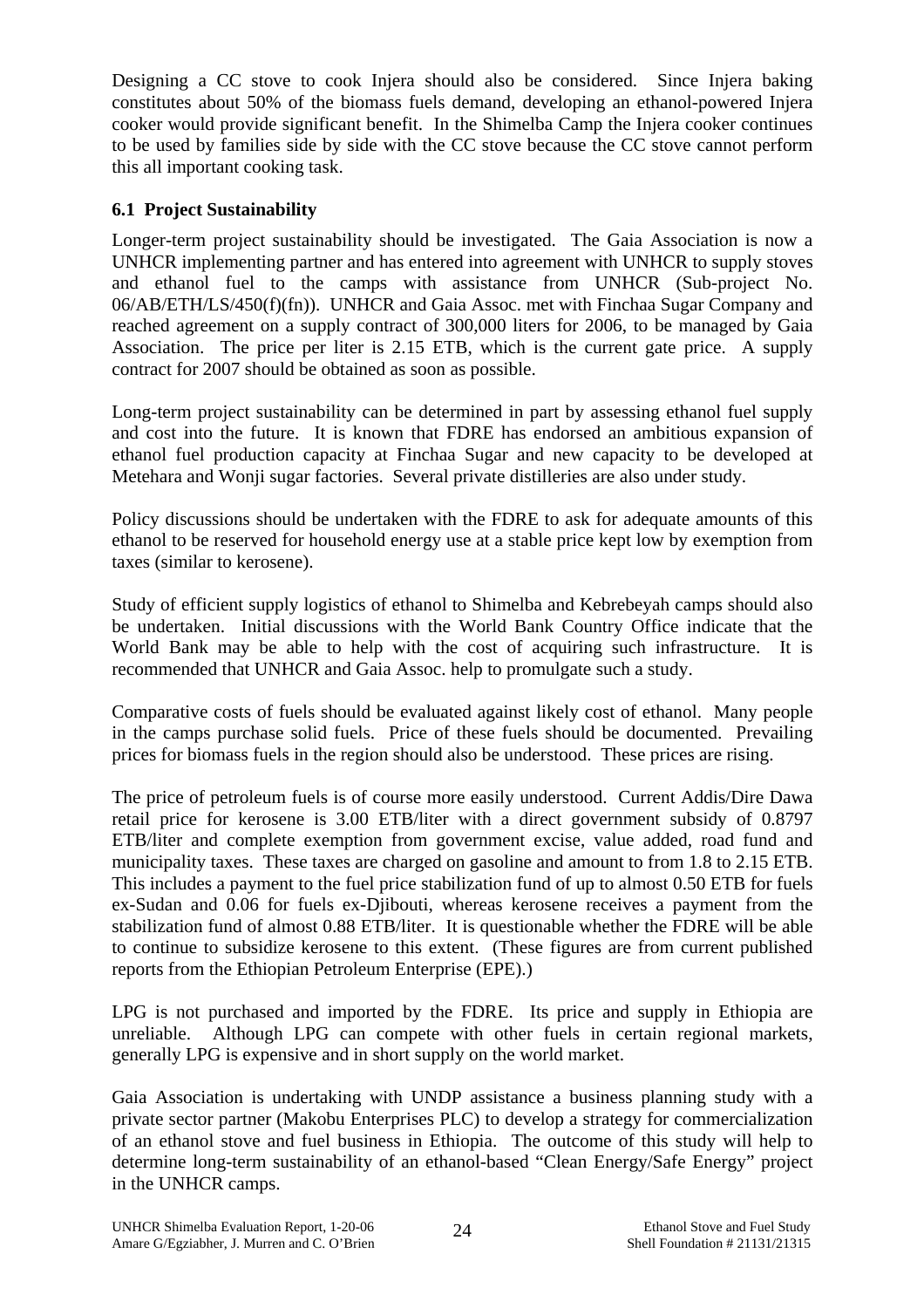# **7. Next Steps**

Gaia Association is now a UNHCR implementing partner. As a result of the 2004-2005 pilot studies, there are currently 300 alcohol stoves operating in Shimelba Camp and Kebrebeyah Camp. At UNHCR's direction, Gaia Association will place at least 500 additional stoves into the refugee camp selected by UNHCR for scale up in 2006 and will support the UNHCR and its partners, ZOA and ARRA, with training, monitoring and reporting activities regarding stove use in the camps. UNHCR and Gaia Assoc. will jointly seek funds to place additional stoves and to supply ethanol in 2007.

The camp to be chosen for scale-up in 2006 will be the Kebrebeyah Camp in the east. The pilot study in the Kebrebeyah Camp yielded results similar to those of the Shimelba Camp, with the notable exception that fuelwood use reductions at Kebrebeyah approached 95% and even 100%. This is because the Somali style of Injera cooking requires a smaller plate, which readily fits on the CC burner and is small enough that the heat from the CC burner spreads evenly across the plate, yielding good results for Injera cooking. This enables the CC stove to become the sole means for cooking, with biomass fires for Injera cooking no longer required. This provides a striking advantage for focusing on Kebrebeyah Camp first, given that there are not sufficient resources to scale up in both camps at once or to scale up as quickly as might be desirable in either camp. Also it should be noted that biomass reserves are being rapidly depleted around Kebrebeyah Camp. A bigger impact can be made at Kebrebeyah more quickly with the limited resources currently available than at Shimelba.

Establishing an objective of supplying all families in Kebrebeyah Camp with an improved stove by the end of 2007 would be very worthwhile and may be achievable. To do this, additional partners who can fund the scale-up will have to be identified. An inquiry has already been made to the World Bank Country Office for assistance through its biofuels development program.

With scale-up in Kebrebeyah Camp achieved, attention could turn to the other camps, particularly Shimelba Camp. The problems with resource conflict at Shimelba Camp are increasing. It would be desirable to break this rising cycle of tension and violence. A new camp is planned for the Tigray region. It would be very desirable to have an energy program ready for each of these camps.

UNHCR and Gaia Assoc. should work with Dometic AB to see if it is possible to use a oneburner stove rather than the two-burner prototype for scale-up.

It will be important to create a "template" with the Kebrebeyah Camp for "Clean Energy/Safe Energy" programs in other refugee camps beyond Ethiopia and well as for emergency interventions that may be required around the world. Examples of such emergency interventions might include the October 2005 earthquake in Pakistan or the 2006 East African drought.

### **ATTACHMENTS:**

# **Annex I: Safety of Ethanol Compared with Other Liquid Fuels**

### **Annex II: Sample Evaluation Tools—Fuel Evaluation Grid, Stove Evaluation Grid and Livelihood Sustainability Grid**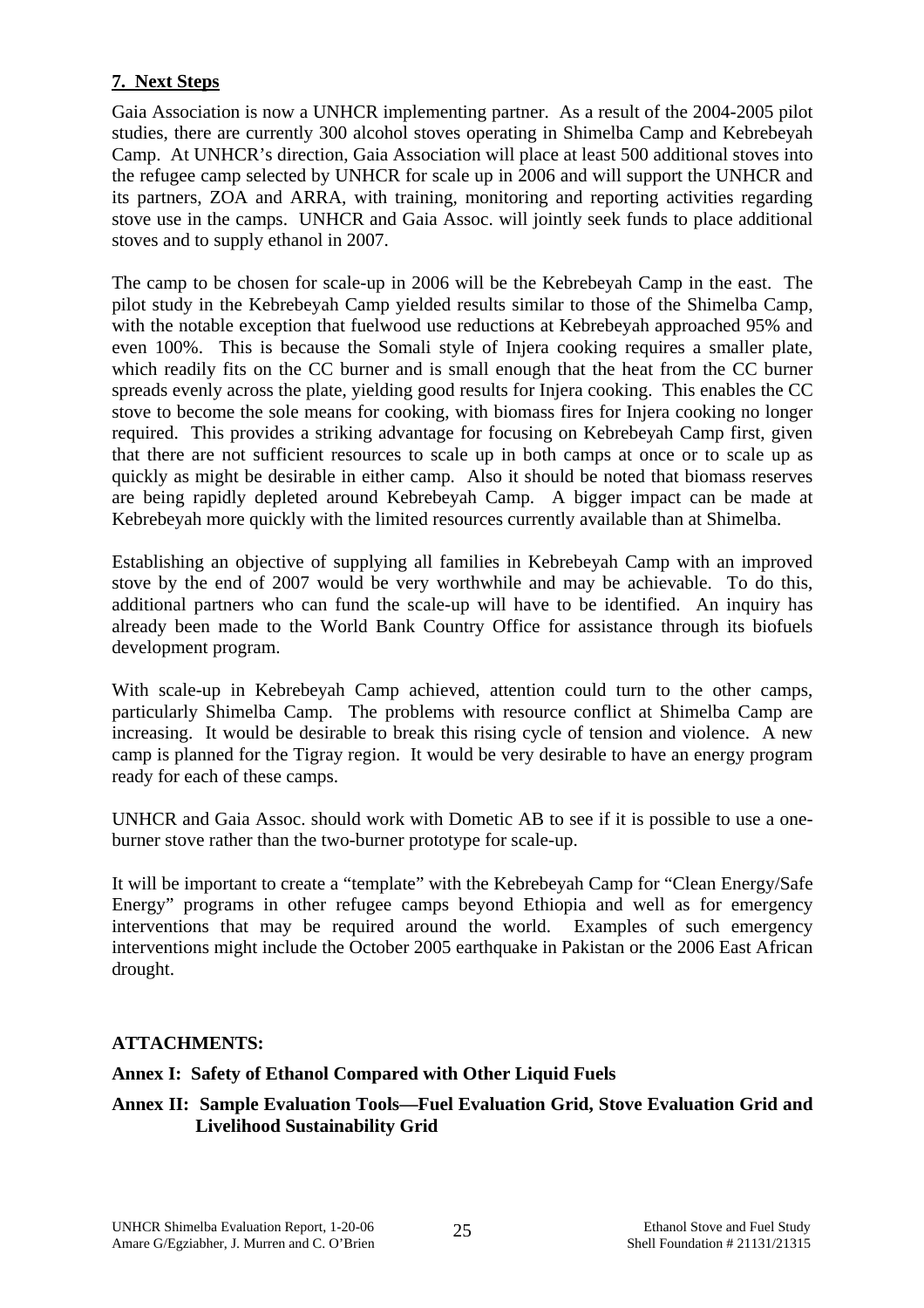|                                                                                                                                                                                                                                                             | <b>Ethanol</b>                                                                                                                                                                                                                                              | <b>Gasoline</b>                                                                                                                                                            | <b>Kerosene</b>                                              | <b>Diesel</b>                                                |  |  |
|-------------------------------------------------------------------------------------------------------------------------------------------------------------------------------------------------------------------------------------------------------------|-------------------------------------------------------------------------------------------------------------------------------------------------------------------------------------------------------------------------------------------------------------|----------------------------------------------------------------------------------------------------------------------------------------------------------------------------|--------------------------------------------------------------|--------------------------------------------------------------|--|--|
| <b>Flammability &amp; Fire Hazard</b>                                                                                                                                                                                                                       |                                                                                                                                                                                                                                                             |                                                                                                                                                                            |                                                              |                                                              |  |  |
| <b>Vapor Density Relative to Air:</b><br>The denser the vapor, the more<br>likely it will accumulate at lower<br>levels of a room (near the floor)<br>where ignition sources are<br>commonly encountered.<br>A lower value is safer than a<br>higher value. | 1.59                                                                                                                                                                                                                                                        | 3.0 to 4.0                                                                                                                                                                 | 4.5 to 5.9                                                   | 4.5                                                          |  |  |
| <b>Flammability &amp; Fire Hazard</b><br>Heating Value ( $kBTU gal^{-1}$ ):                                                                                                                                                                                 | Lower: 74<br>Upper: 85                                                                                                                                                                                                                                      | Lower: 111<br>Upper: 122                                                                                                                                                   | Lower: $121$<br><b>Upper: 130</b>                            | Lower: 130                                                   |  |  |
| The amount of heat released during<br>combustion, including radiated heat<br>from the flames.<br>A lower value is safer than a<br>higher value.                                                                                                             | When ethanol burns outside<br>of a controlled environment<br>like the stove chimney, it<br>burns in excess air, which<br>produces the typical "lazy"<br>flame of a can of sterno. For<br>this reason, an alcohol flame<br>can often simply be blown<br>out. | Gasoline and kerosene burn with enormous<br>release of heat; much of this heat is radiated<br>by the flames, making it difficult to approach<br>the fire to extinguish it. |                                                              |                                                              |  |  |
| <b>Flammability &amp; Fire Hazard</b><br><b>Lower Flammability Limit:</b><br>The minimum concentration at<br>which a fuel will ignite.<br>(Accidental fires often occur<br>because flammable vapor increases<br>from a low level to the LFL.                | 3.3%                                                                                                                                                                                                                                                        | 1.3%                                                                                                                                                                       | 0.6 to 1.7%                                                  | 0.5%                                                         |  |  |
| A high value for LFL is<br>considered to be safer than a low<br>LFL.                                                                                                                                                                                        |                                                                                                                                                                                                                                                             |                                                                                                                                                                            |                                                              |                                                              |  |  |
| <b>Flammability &amp; Fire Hazard</b>                                                                                                                                                                                                                       | 100% Miscible                                                                                                                                                                                                                                               | Immiscible                                                                                                                                                                 | Immiscible                                                   | Immiscible                                                   |  |  |
| Miscibility in water                                                                                                                                                                                                                                        | Flames extinguished by<br>water                                                                                                                                                                                                                             |                                                                                                                                                                            | Flames will only be spread by water.                         |                                                              |  |  |
| <b>Environmental Hazard</b><br>Degradation in the Environment                                                                                                                                                                                               | Mixes readily with water<br>and quickly degrades in the<br>environment                                                                                                                                                                                      | Do not mix with water and do not degrade<br>rapidly in the environment                                                                                                     |                                                              |                                                              |  |  |
| <b>Toxicity: Threshold Limit Value</b><br>for Exposure:                                                                                                                                                                                                     |                                                                                                                                                                                                                                                             |                                                                                                                                                                            |                                                              |                                                              |  |  |
| The concentration of an airborne<br>substance to which an average<br>person can be repeatedly exposed<br>without adverse effects.<br>Expressed here in parts per million<br>(ppm)<br>A higher value is safer than a                                         | 1000                                                                                                                                                                                                                                                        | 300<br>1ppm only<br>for benzene                                                                                                                                            | 20 to 100<br>$.01$ to 25 for<br>particulate<br>matter in air | 10 to 100<br>$.01$ to 25 for<br>particulate<br>matter in air |  |  |
| lower value.                                                                                                                                                                                                                                                |                                                                                                                                                                                                                                                             |                                                                                                                                                                            |                                                              |                                                              |  |  |

### **Safety of Ethanol Compared with Other Liquid Fuels**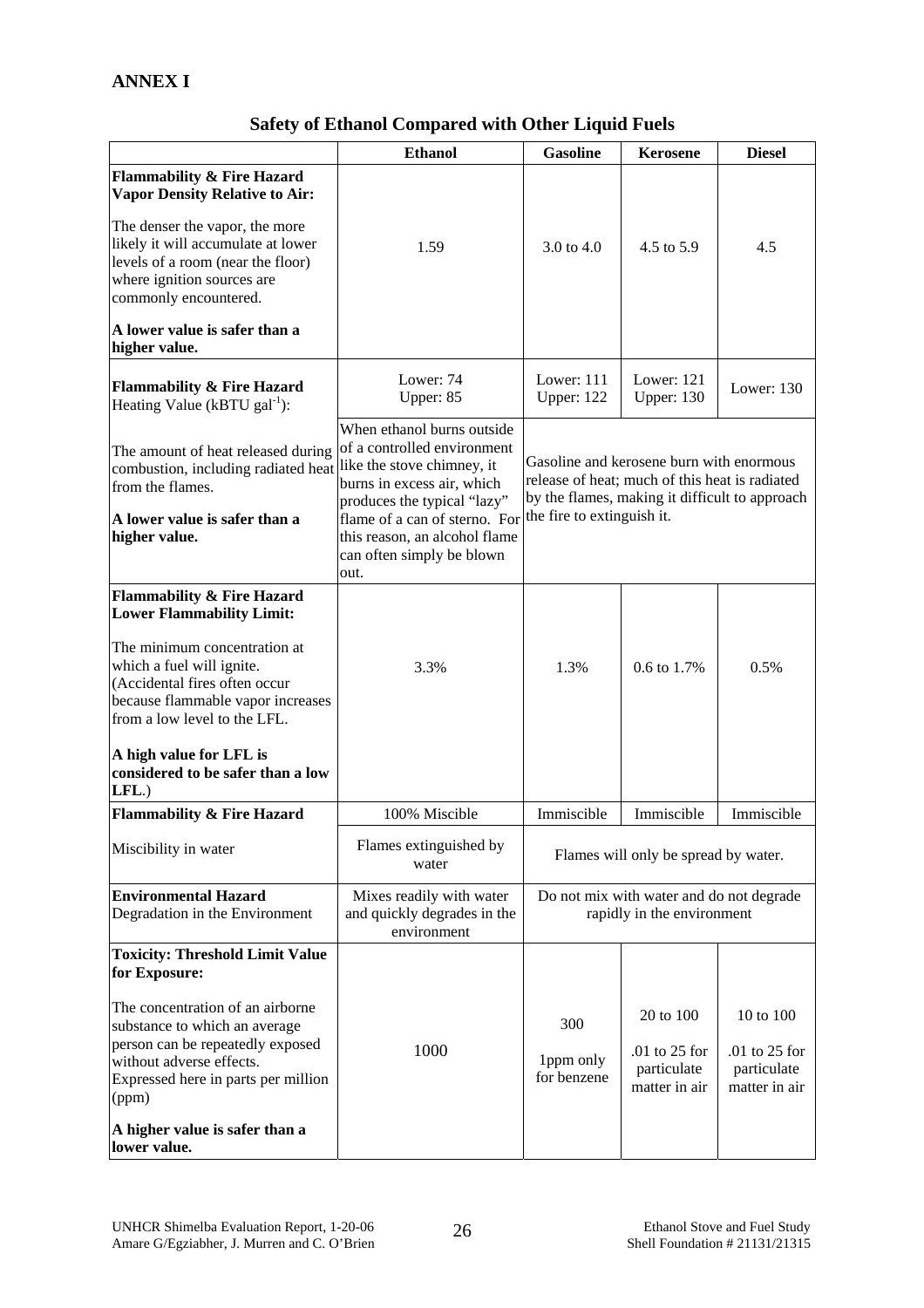### **ANNEX II**

### **EVALUATION GRID FOR PROVISION OF COOKING FUELS IN REFUGEE CAMPS WHERE BIOMASS IS STRESSED OR NOT AVAILABLE (BIOMASS MUST BE PURCHASED, IMPORTED OR IS GATHERED WITH DIFFULCULTY)**

### **A. Fuel Evaluation Grid (fuel purchased)**

| Fuel Type                              | Handling/Shipping<br>Ease & Efficiency                                       | Score          | Supply<br>Sustainability                                                                                              | Score                                                                                                                                                   | Cost                                                                              | Score                                                                   | Safety<br>Combustion                                                 | Score                        | Safety<br>Emissions        | Score | Score<br>Subtotal |
|----------------------------------------|------------------------------------------------------------------------------|----------------|-----------------------------------------------------------------------------------------------------------------------|---------------------------------------------------------------------------------------------------------------------------------------------------------|-----------------------------------------------------------------------------------|-------------------------------------------------------------------------|----------------------------------------------------------------------|------------------------------|----------------------------|-------|-------------------|
| Purchased Difficult,<br><b>Biomass</b> | inefficient                                                                  |                | Not sustainably<br>harvested                                                                                          | Cheap to buy,<br>$\overline{2}$<br>$\overline{3}$<br>Open fire<br>expensive to ship                                                                     |                                                                                   |                                                                         | $\overline{2}$                                                       | Smoke, soot,<br>CO heavy IAP | $\mathbf{1}$               | 9     |                   |
| Charcoal                               | Can be packed;<br>more Btus per wt.<br>& volume than<br>fuelwood             | $\overline{2}$ | Not sustainably<br>harvested; highly<br>consumptive                                                                   | $\mathbf{1}$                                                                                                                                            | Expensive; illegal<br>or regulated by<br>federal gov't                            | Charcoal is<br>$\overline{4}$<br>$\mathbf{1}$<br>contained              |                                                                      |                              | Dangerous CO<br>production | 3     | 11                |
| Kerosene                               | Efficient                                                                    | 5              | Imported, available                                                                                                   | Petroleum fuels<br>Explosions,<br>prices are rising.<br>3<br>flare ups and<br>Currency leaves<br>$\mathbf{1}$<br>4<br>Ethiopia to buy<br>spills<br>fuel |                                                                                   | Soot, odors,<br>benzene and<br>other VOCs                               | $\overline{2}$                                                       | 15                           |                            |       |                   |
| <b>LPG</b>                             | <b>Efficient</b> but<br>cylinders are heavy<br>& bulky & must be<br>returned | $\overline{4}$ | Imported, much less<br>available                                                                                      | $\overline{3}$                                                                                                                                          | <b>LPG</b> less<br>available than<br>kero and more<br>expensive                   | Gas under<br>pressure; gas<br>3<br>$\mathbf{1}$<br>leaks,<br>explosions |                                                                      | Clean                        | 5                          | 16    |                   |
| Ethanol<br>Fuel                        | Efficient but fewer<br>Btus than kero                                        |                | Manufactured<br>domestically;<br>industrial byproduct;<br>more distilleries<br>needed; federal<br>government priority | $\overline{4}$                                                                                                                                          | Domestically<br>produced; can<br>undersell kero;<br>currency stays in<br>Ethiopia | 5                                                                       | No explosion<br>or flare up<br>hazard;<br>extinguishable<br>by water | 5                            | Clean                      | 5     | 23                |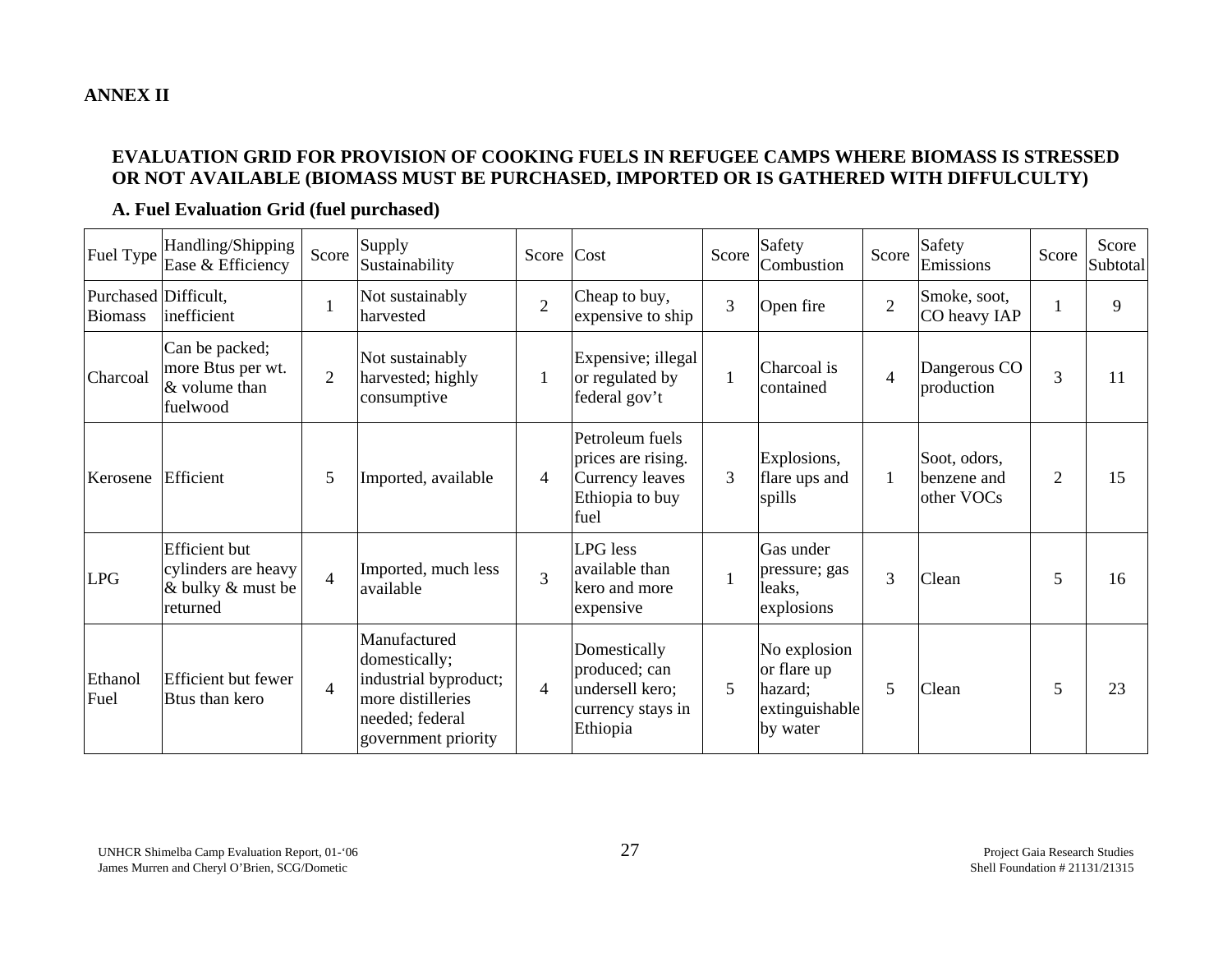### **B. Stove Evaluation Grid**

|                 | Fuel Type Stove Type                                      | Stove<br>Efficiency | Score          | Stove<br>Safety       |                | Stove<br>Score Performance<br>(Cook time) | Score | Stove<br>Cost | Score                 | Stove<br>Convenience                            | Score | Score<br>Subtotal<br><b>Stoves</b> | <b>Total</b><br><b>Score</b><br>A&B |
|-----------------|-----------------------------------------------------------|---------------------|----------------|-----------------------|----------------|-------------------------------------------|-------|---------------|-----------------------|-------------------------------------------------|-------|------------------------------------|-------------------------------------|
| Purchased       | 3-stone                                                   | 8%                  |                | Somewhat<br>dangerous | $\overline{2}$ | Variable with<br>size and fuel            | 3     |               | 5                     | Inconvenient                                    |       | 12                                 | 21                                  |
| <b>Biomass</b>  | Improved                                                  | 20%                 | $\overline{2}$ | Safer                 | 3              | Variable with<br>size and fuel            | 4     | 50 birr       | 4                     | More convenient<br>but requires fuel<br>feeding | 3     | 16                                 | 25                                  |
| Charcoal        | Lakech                                                    | 25%                 | $\overline{2}$ | Safer                 | 3              | Medium                                    | 3     | 50 birr       | Charcoal tending<br>4 |                                                 | 3     | 15                                 | 26                                  |
| Kerosene        | China Wick                                                | 33%                 | 3              | Dangerous             |                | Slow                                      |       | 50 birr       | $\overline{4}$        | Convenient; wick<br>$\&$ burner tending         | 3     | 12                                 | 27                                  |
| <b>LPG</b>      | 1-burner with<br>cylinder, hose $ 55\% $<br>$&$ regulator |                     | 5              | Safer                 | $\overline{4}$ | Fastest                                   | 5     | 350 birr      |                       | Convenient                                      | 5     | 20                                 | 36                                  |
| Ethanol<br>Fuel | CleanCook 1-<br><b>burner</b>                             | 61%                 | 5              | Safe                  | 5              | Fast                                      | 4     | $250$ birr    | $\overline{2}$        | Convenient                                      | 5     | 21                                 | 44                                  |

**Summary of Findings:** When the Business as Usual Approach (reliance of biomass fuels—whether gathered or imported) is reconsidered in light of other factors, including fuel emissions, fuel safety, stove safety, stove performance, and macro economic considerations such as buying a sustainable and domestically produced fuel (not imported), an evaluation of all considerations shows that the improved fuel stoves emerge as the preferred alternatives and the alcohol-powered CleanCook stove emerges as the preferred among these by a scoring margin of 18%, with LPG second.

Scores have been assigned in each evaluation area on a 1 to 5 scale, with 5 best and 1 least good. Each score column may be assigned a weighting value. For example, scores on cleanliness and safety might be weighted more heavily than other scores, or scores on fuel cost and stove cost could be weighted most heavily. This grid analysis demonstrates a simple stove-fuel ranking methodology that attempts to reflect and factor hidden costs as part of a comprehensive evaluation.